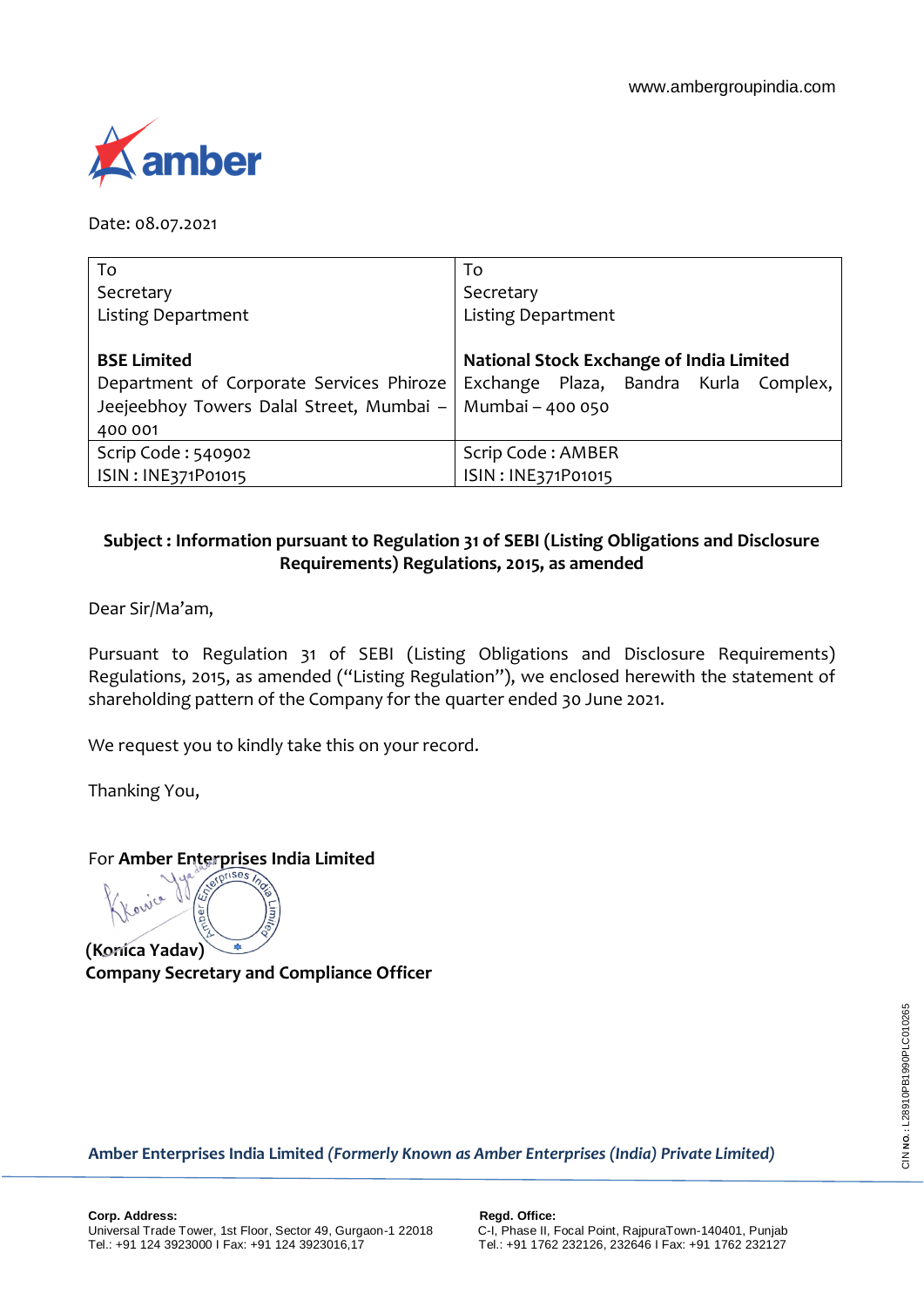| <b>General information about company</b>                                                   |                                 |
|--------------------------------------------------------------------------------------------|---------------------------------|
| Scrip code                                                                                 | 540902                          |
| NSE Symbol                                                                                 | <b>AMBER</b>                    |
| MSEI Symbol                                                                                | <b>NOTLISTED</b>                |
| <b>ISIN</b>                                                                                | INE371P01015                    |
| Name of the company                                                                        | AMBER ENTERPRISES INDIA LIMITED |
| Whether company is SME                                                                     | No                              |
| Class of Security                                                                          | <b>Equity Shares</b>            |
| Type of report                                                                             | Quarterly                       |
| Quarter Ended / Half year ended/Date of Report (For Prelisting / Allotment)                | 30-06-2021                      |
| Date of allotment / extinguishment (in case Capital Restructuring selected) / Listing Date |                                 |
| Shareholding pattern filed under                                                           | Regulation $31(1)(b)$           |
| Whether the listed entity is Public Sector Undertaking (PSU)?                              | No                              |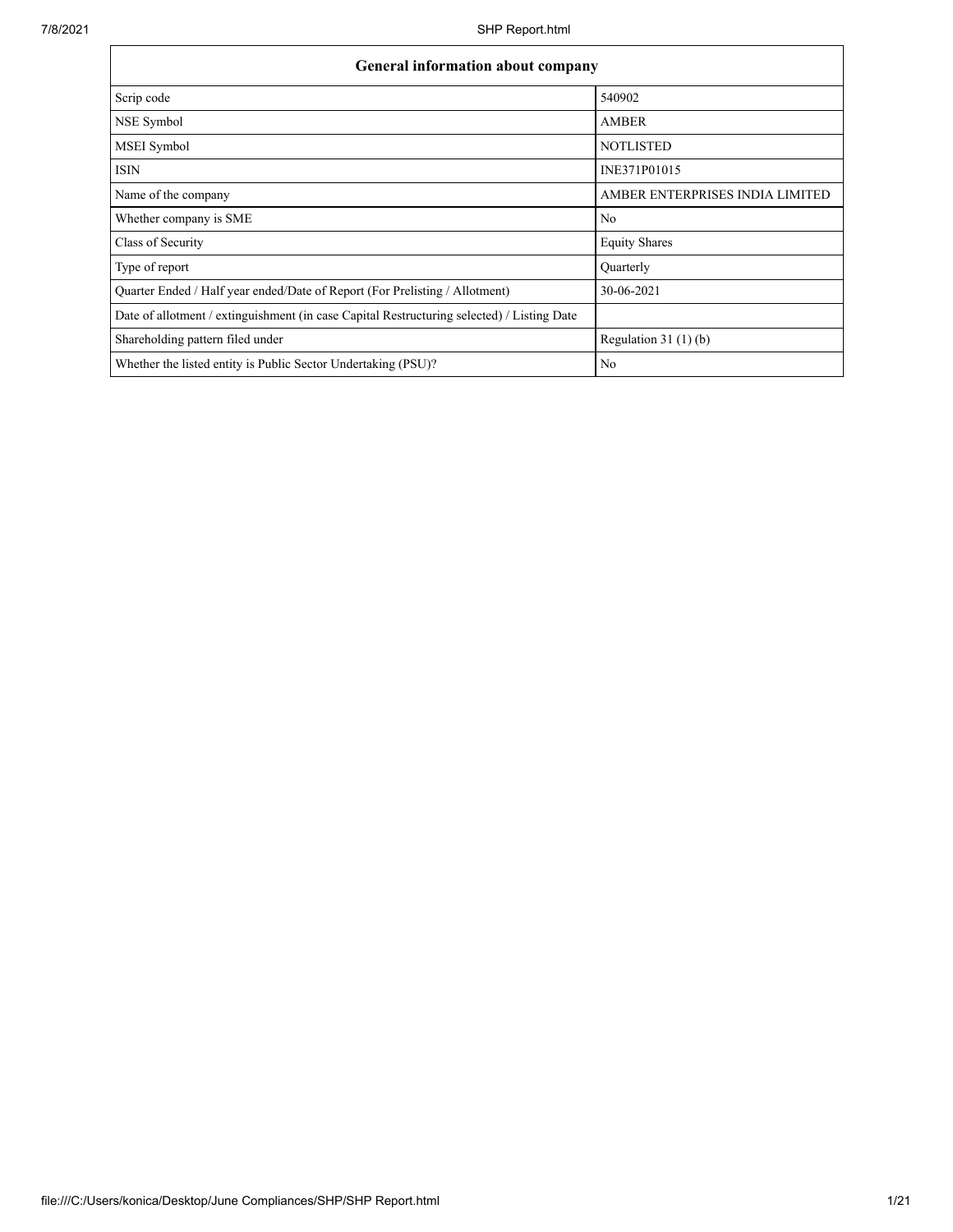|                         | <b>Declaration</b>                                                                        |        |                                |                       |                             |
|-------------------------|-------------------------------------------------------------------------------------------|--------|--------------------------------|-----------------------|-----------------------------|
| Sr.<br>No.              | Particular                                                                                | Yes/No | Promoter and<br>Promoter Group | Public<br>shareholder | Non Promoter-<br>Non Public |
| $\overline{1}$          | Whether the Listed Entity has issued any partly paid up shares?                           | No     | No                             | No                    | N <sub>o</sub>              |
| $\overline{2}$          | Whether the Listed Entity has issued any Convertible Securities<br>$\Omega$               | No     | No                             | No                    | No                          |
| $\overline{3}$          | Whether the Listed Entity has issued any Warrants?                                        | No     | No                             | N <sub>0</sub>        | N <sub>o</sub>              |
| $\overline{4}$          | Whether the Listed Entity has any shares against which<br>depository receipts are issued? | No     | No                             | No                    | No                          |
| $\overline{\mathbf{5}}$ | Whether the Listed Entity has any shares in locked-in?                                    | No     | No                             | No                    | No                          |
| 6                       | Whether any shares held by promoters are pledge or otherwise<br>encumbered?               | No     | No                             |                       |                             |
| $7\overline{ }$         | Whether company has equity shares with differential voting<br>rights?                     | No     | No                             | No                    | No                          |
| 8                       | Whether the listed entity has any significant beneficial owner?                           | No     |                                |                       |                             |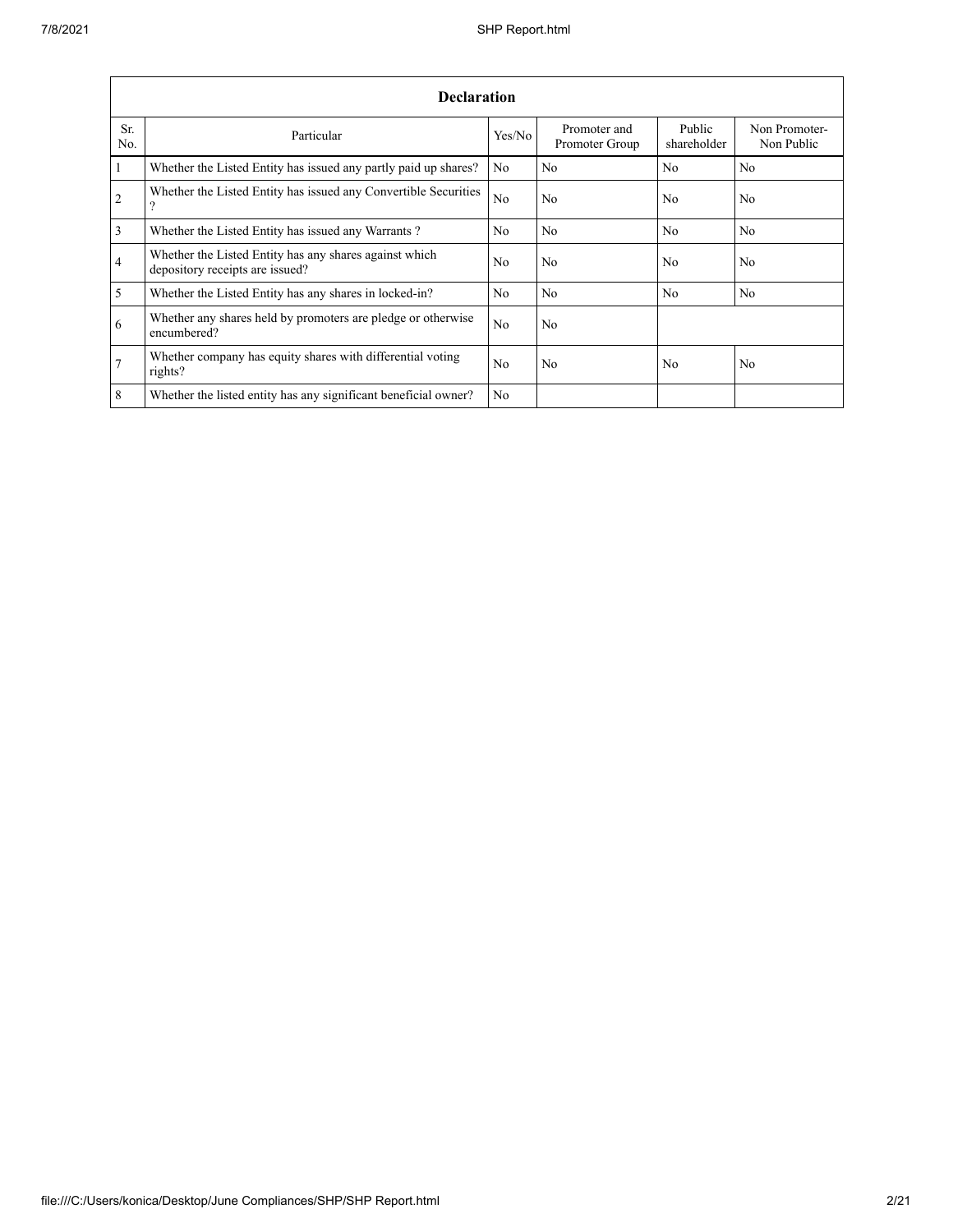|                 | Category                                | Nos. Of      | No. of<br>fully paid | No. Of<br>Partly<br>paid-up | No. Of<br>shares         | Total nos.<br>shares         | Shareholding as a<br>% of total no. of | Number of Voting Rights held in each<br>class of securities (IX) |               |          |                                   |  |
|-----------------|-----------------------------------------|--------------|----------------------|-----------------------------|--------------------------|------------------------------|----------------------------------------|------------------------------------------------------------------|---------------|----------|-----------------------------------|--|
| Category<br>(I) | of<br>shareholder                       | shareholders | up equity            | equity                      | underlying<br>Depository | held (VII)                   | shares (calculated<br>as per SCRR,     | No of Voting (XIV) Rights                                        |               |          | Total as a<br>$%$ of<br>$(A+B+C)$ |  |
|                 | (II)                                    | (III)        | shares<br>held (IV)  | shares<br>held<br>(V)       | Receipts<br>(VI)         | $= (IV) +$<br>$(V)$ + $(VI)$ | 1957) (VIII) As a<br>% of $(A+B+C2)$   | Class eg:<br>X                                                   | Class<br>eg:y | Total    |                                   |  |
| (A)             | Promoter<br>&<br>Promoter<br>Group      | 5            | 13567237             |                             |                          | 13567237                     | 40.27                                  | 13567237                                                         |               | 13567237 | 40.27                             |  |
| (B)             | Public                                  | 112792       | 20126494             |                             |                          | 20126494                     | 59.73                                  | 20126494                                                         |               | 20126494 | 59.73                             |  |
| (C)             | Non<br>Promoter-<br>Non Public          |              |                      |                             |                          |                              |                                        |                                                                  |               |          |                                   |  |
| (C1)            | <b>Shares</b><br>underlying<br>DRs      |              |                      |                             |                          |                              |                                        |                                                                  |               |          |                                   |  |
| (C2)            | Shares held<br>by<br>Employee<br>Trusts |              |                      |                             |                          |                              |                                        |                                                                  |               |          |                                   |  |
|                 | Total                                   | 112797       | 33693731             |                             |                          | 33693731                     | 100                                    | 33693731                                                         |               | 33693731 | 100                               |  |

# **Table I - Summary Statement holding of specified securities**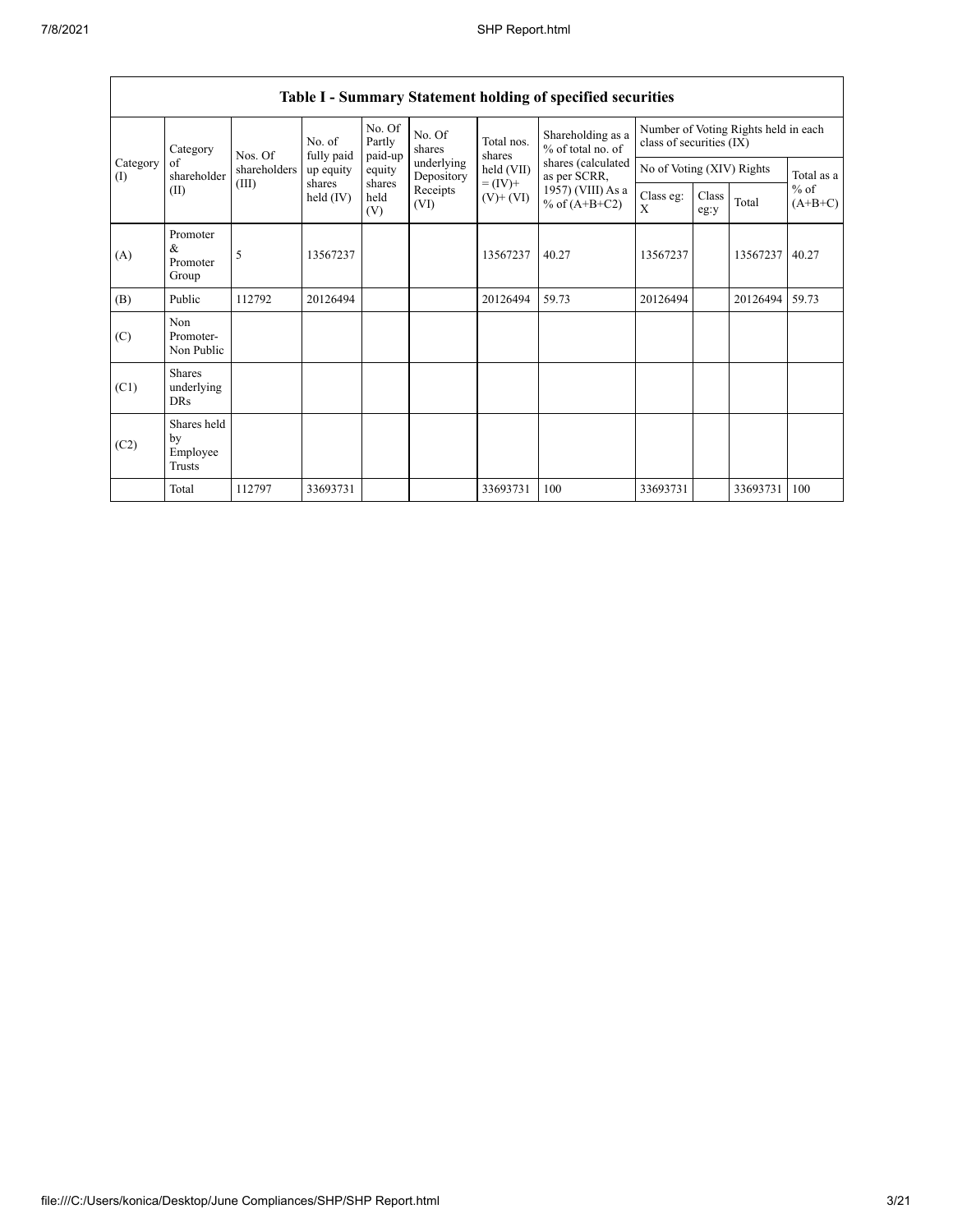|                               |                                           |                                                                                          |                                                                             |                                                                                                               | Table I - Summary Statement holding of specified securities                                |                                        |                                                         |                                                                               |                                                         |                                       |
|-------------------------------|-------------------------------------------|------------------------------------------------------------------------------------------|-----------------------------------------------------------------------------|---------------------------------------------------------------------------------------------------------------|--------------------------------------------------------------------------------------------|----------------------------------------|---------------------------------------------------------|-------------------------------------------------------------------------------|---------------------------------------------------------|---------------------------------------|
| of<br>Category<br>(1)<br>(II) | Category                                  | No. Of<br><b>Shares</b><br>Underlying<br>Outstanding<br>convertible<br>securities<br>(X) | No. of<br><b>Shares</b><br>Underlying<br>Outstanding<br>Warrants<br>$(X_i)$ | No. Of Shares<br>Underlying<br>Outstanding<br>convertible<br>securities and<br>No. Of<br>Warrants (Xi)<br>(a) | Shareholding , as a $\%$<br>assuming full<br>conversion of<br>convertible securities (     | Number of<br>Locked in<br>shares (XII) |                                                         | Number of<br><b>Shares</b><br>pledged or<br>otherwise<br>encumbered<br>(XIII) |                                                         | Number of<br>equity shares<br>held in |
|                               | shareholder                               |                                                                                          |                                                                             |                                                                                                               | as a percentage of<br>diluted share capital)<br>$(XI) = (VII)+(X) As a %$<br>of $(A+B+C2)$ | No.<br>(a)                             | As a<br>$%$ of<br>total<br><b>Shares</b><br>held<br>(b) | No.<br>(a)                                                                    | As a<br>$%$ of<br>total<br><b>Shares</b><br>held<br>(b) | dematerialized<br>form (XIV)          |
| (A)                           | Promoter<br>&<br>Promoter<br>Group        |                                                                                          |                                                                             |                                                                                                               | 40.27                                                                                      |                                        |                                                         |                                                                               |                                                         | 13567237                              |
| (B)                           | Public                                    |                                                                                          |                                                                             |                                                                                                               | 59.73                                                                                      |                                        |                                                         |                                                                               |                                                         | 20126489                              |
| (C)                           | Non<br>Promoter-<br>Non Public            |                                                                                          |                                                                             |                                                                                                               |                                                                                            |                                        |                                                         |                                                                               |                                                         |                                       |
| (C1)                          | <b>Shares</b><br>underlying<br><b>DRs</b> |                                                                                          |                                                                             |                                                                                                               |                                                                                            |                                        |                                                         |                                                                               |                                                         |                                       |
| (C2)                          | Shares held<br>by<br>Employee<br>Trusts   |                                                                                          |                                                                             |                                                                                                               |                                                                                            |                                        |                                                         |                                                                               |                                                         |                                       |
|                               | Total                                     |                                                                                          |                                                                             |                                                                                                               | 100                                                                                        |                                        |                                                         |                                                                               |                                                         | 33693726                              |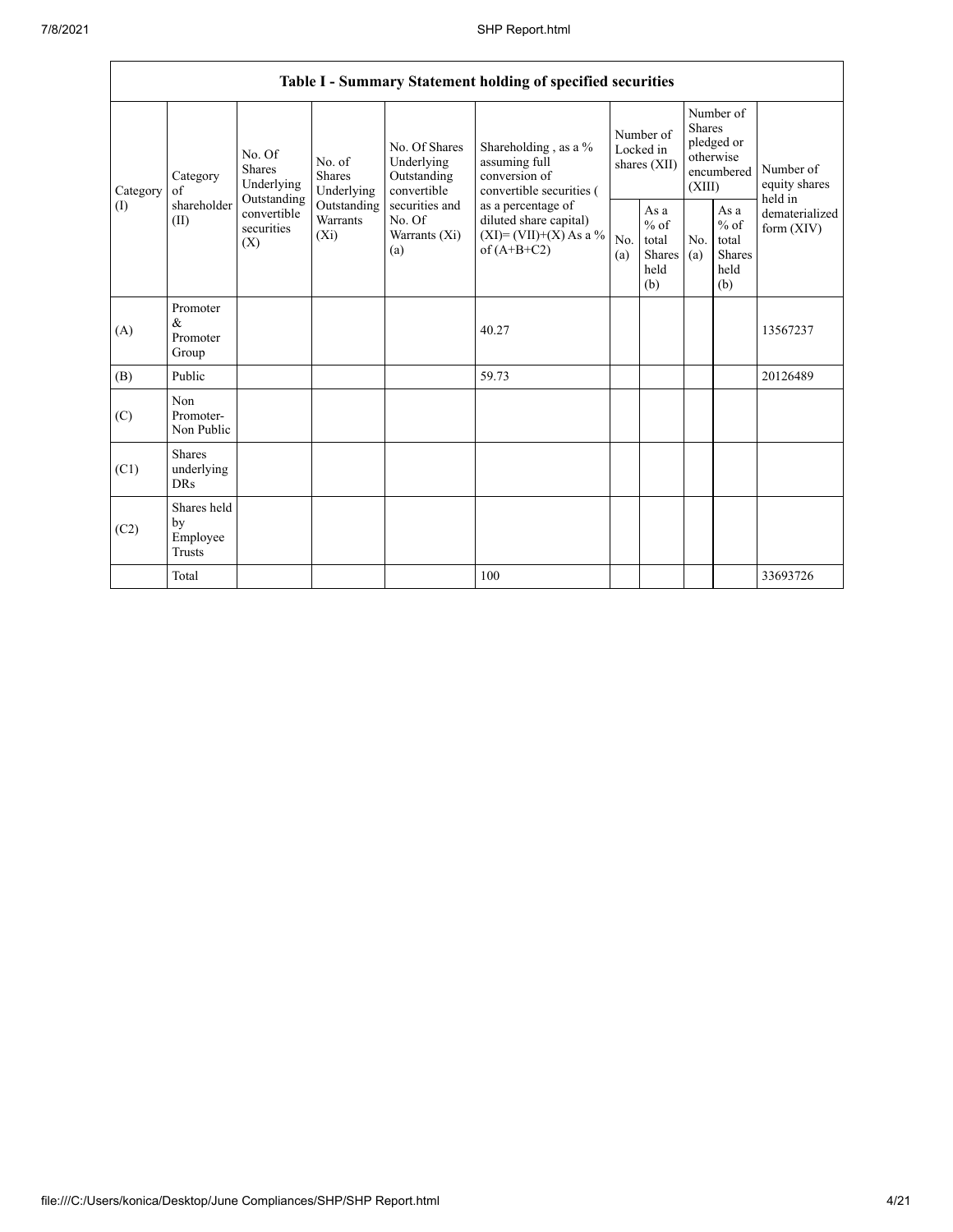|                                                                                                | Table II - Statement showing shareholding pattern of the Promoter and Promoter Group                                |                                                                              |                                             |                                 |                                    |                             |                                                       |                           |               |                                      |                           |  |  |
|------------------------------------------------------------------------------------------------|---------------------------------------------------------------------------------------------------------------------|------------------------------------------------------------------------------|---------------------------------------------|---------------------------------|------------------------------------|-----------------------------|-------------------------------------------------------|---------------------------|---------------|--------------------------------------|---------------------------|--|--|
|                                                                                                |                                                                                                                     |                                                                              |                                             | No.<br>Of                       | No. Of                             | Total nos.                  | Shareholding<br>as a % of                             | class of securities (IX)  |               | Number of Voting Rights held in each |                           |  |  |
| Sr.                                                                                            | Category &<br>Name of the<br>Shareholders (I)                                                                       | Nos. Of<br>shareholders<br>(III)                                             | No. of<br>fully paid<br>up equity<br>shares | Partly<br>paid-<br>up<br>equity | shares<br>underlying<br>Depository | shares<br>held<br>$(VII) =$ | total no. of<br>shares<br>(calculated as<br>per SCRR, | No of Voting (XIV) Rights |               |                                      | Total<br>as a %<br>of     |  |  |
|                                                                                                |                                                                                                                     |                                                                              | held (IV)                                   | shares<br>held<br>(V)           | Receipts<br>(VI)                   | $(IV)$ +<br>$(V)+(VI)$      | 1957) (VIII)<br>As a % of<br>$(A+B+C2)$               | Class eg:<br>X            | Class<br>eg:y | Total                                | Total<br>Voting<br>rights |  |  |
| A                                                                                              | Table II - Statement showing shareholding pattern of the Promoter and Promoter Group                                |                                                                              |                                             |                                 |                                    |                             |                                                       |                           |               |                                      |                           |  |  |
| (1)                                                                                            | Indian                                                                                                              |                                                                              |                                             |                                 |                                    |                             |                                                       |                           |               |                                      |                           |  |  |
| (a)                                                                                            | Individuals/Hindu<br>undivided Family                                                                               | 5                                                                            | 13567237                                    |                                 |                                    | 13567237                    | 40.27                                                 | 13567237                  |               | 13567237                             | 40.27                     |  |  |
| Sub-Total<br>(A)(1)                                                                            |                                                                                                                     | 5                                                                            | 13567237                                    |                                 |                                    | 13567237                    | 40.27                                                 | 13567237                  |               | 13567237 40.27                       |                           |  |  |
| (2)                                                                                            | Foreign                                                                                                             |                                                                              |                                             |                                 |                                    |                             |                                                       |                           |               |                                      |                           |  |  |
| Total<br>Shareholding<br>of Promoter<br>and<br>Promoter<br>Group $(A)=$<br>$(A)(1)+(A)$<br>(2) |                                                                                                                     | 5                                                                            | 13567237                                    |                                 |                                    | 13567237                    | 40.27                                                 | 13567237                  |               | 13567237                             | 40.27                     |  |  |
| $\, {\bf B}$                                                                                   |                                                                                                                     | Table III - Statement showing shareholding pattern of the Public shareholder |                                             |                                 |                                    |                             |                                                       |                           |               |                                      |                           |  |  |
| (1)                                                                                            | Institutions                                                                                                        |                                                                              |                                             |                                 |                                    |                             |                                                       |                           |               |                                      |                           |  |  |
| (a)                                                                                            | Mutual Funds                                                                                                        | 16                                                                           | 2438053                                     |                                 |                                    | 2438053                     | 7.24                                                  | 2438053                   |               | 2438053                              | 7.24                      |  |  |
| (e)                                                                                            | Foreign Portfolio<br>Investors                                                                                      | 162                                                                          | 9471390                                     |                                 |                                    | 9471390                     | 28.11                                                 | 9471390                   |               | 9471390                              | 28.11                     |  |  |
| (f)                                                                                            | Financial<br>Institutions/<br><b>Banks</b>                                                                          | 1                                                                            | 102                                         |                                 |                                    | 102                         | $\boldsymbol{0}$                                      | 102                       |               | 102                                  | $\boldsymbol{0}$          |  |  |
| Sub-Total<br>(B)(1)                                                                            |                                                                                                                     | 179                                                                          | 11909545                                    |                                 |                                    | 11909545                    | 35.35                                                 | 11909545                  |               | 11909545                             | 35.35                     |  |  |
| (3)                                                                                            | Non-institutions                                                                                                    |                                                                              |                                             |                                 |                                    |                             |                                                       |                           |               |                                      |                           |  |  |
| (a(i))                                                                                         | Individuals -<br>i.Individual<br>shareholders<br>holding nominal<br>share capital up<br>to Rs. 2 lakhs.             | 110161                                                                       | 2336871                                     |                                 |                                    | 2336871                     | 6.94                                                  | 2336871                   |               | 2336871                              | 6.94                      |  |  |
| (a(ii))                                                                                        | Individuals - ii.<br>Individual<br>shareholders<br>holding nominal<br>share capital in<br>excess of Rs. 2<br>lakhs. | 6                                                                            | 840715                                      |                                 |                                    | 840715                      | 2.5                                                   | 840715                    |               | 840715                               | 2.5                       |  |  |
| (e)                                                                                            | Any Other<br>(specify)                                                                                              | 2446                                                                         | 5039363                                     |                                 |                                    | 5039363                     | 14.96                                                 | 5039363                   |               | 5039363                              | 14.96                     |  |  |
| Sub-Total<br>(B)(3)                                                                            |                                                                                                                     | 112613                                                                       | 8216949                                     |                                 |                                    | 8216949                     | 24.39                                                 | 8216949                   |               | 8216949                              | 24.39                     |  |  |
| <b>Total Public</b><br>Shareholding<br>$(B)=(B)(1)+$<br>$(B)(2)+(B)$<br>(3)                    |                                                                                                                     | 112792                                                                       | 20126494                                    |                                 |                                    | 20126494                    | 59.73                                                 | 20126494                  |               | 20126494                             | 59.73                     |  |  |
| $\mathbf C$                                                                                    | Table IV - Statement showing shareholding pattern of the Non Promoter- Non Public shareholder                       |                                                                              |                                             |                                 |                                    |                             |                                                       |                           |               |                                      |                           |  |  |
| Total (<br>$A+B+C2$ )                                                                          |                                                                                                                     | 112797                                                                       | 33693731                                    |                                 |                                    | 33693731                    | 100                                                   | 33693731                  |               | 33693731                             | 100                       |  |  |
| Total<br>$(A+B+C)$                                                                             |                                                                                                                     | 112797                                                                       | 33693731                                    |                                 |                                    | 33693731                    | 100                                                   | 33693731                  |               | 33693731                             | 100                       |  |  |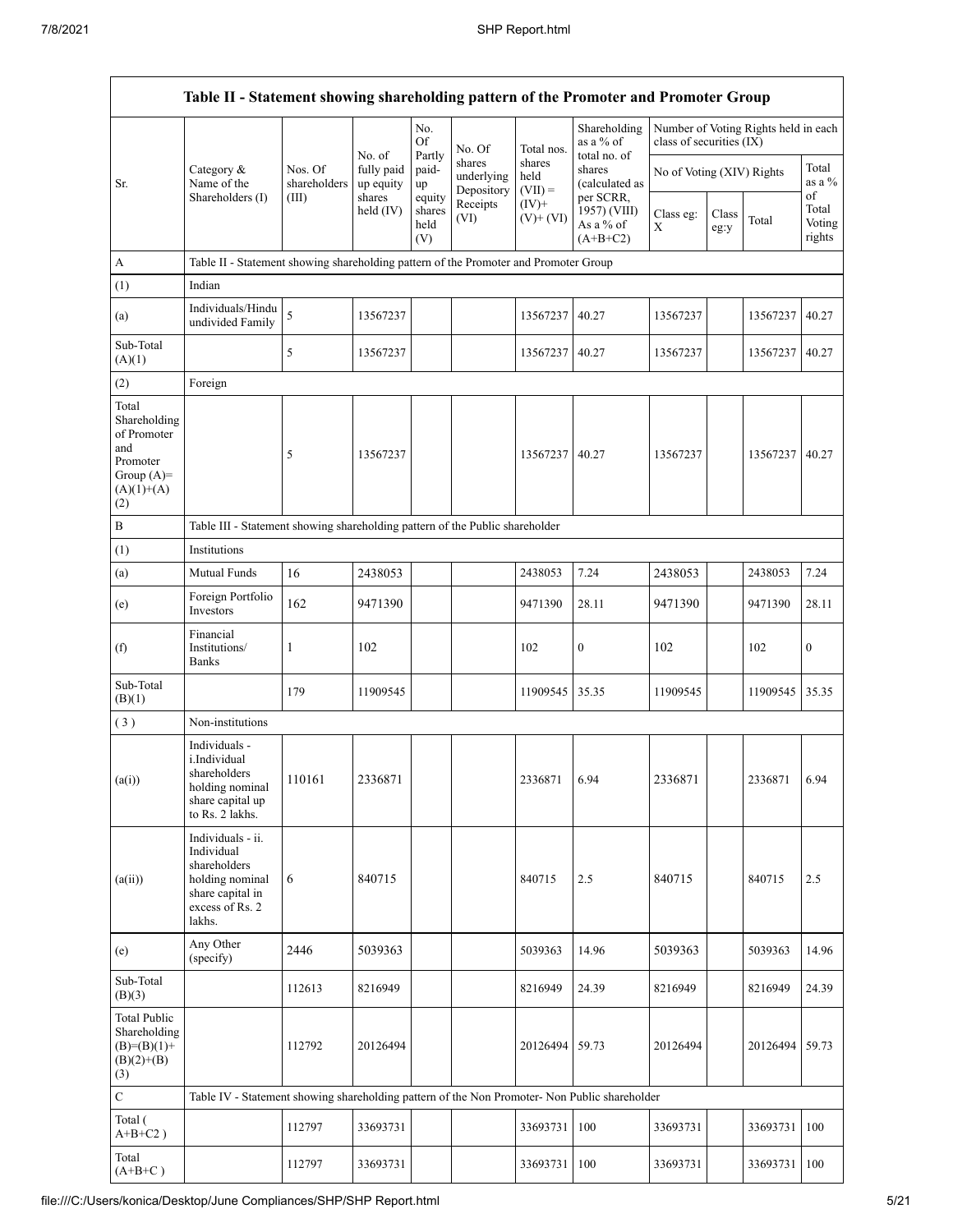|                                                                                         |                                                                                               |                                       |                                                           | Table II - Statement showing shareholding pattern of the Promoter and Promoter Group |            |                                                  |            |                                                                               |                                       |  |
|-----------------------------------------------------------------------------------------|-----------------------------------------------------------------------------------------------|---------------------------------------|-----------------------------------------------------------|--------------------------------------------------------------------------------------|------------|--------------------------------------------------|------------|-------------------------------------------------------------------------------|---------------------------------------|--|
| Sr.                                                                                     | No. Of<br><b>Shares</b><br>Underlying<br>Outstanding                                          | No. of<br><b>Shares</b><br>Underlying | No. Of Shares<br>Underlying<br>Outstanding<br>convertible | Shareholding, as a %<br>assuming full conversion of<br>convertible securities (as a  |            | Number of<br>Locked in<br>shares (XII)           |            | Number of<br><b>Shares</b><br>pledged or<br>otherwise<br>encumbered<br>(XIII) | Number of<br>equity shares<br>held in |  |
|                                                                                         | convertible<br>securities<br>(X)                                                              | Outstanding<br>Warrants<br>$(X_i)$    | securities and<br>No. Of Warrants<br>(Xi)(a)              | percentage of diluted share<br>capital) $(XI) = (VII)+(X) As$<br>a % of $(A+B+C2)$   | No.<br>(a) | As a<br>$%$ of<br>total<br>Shares<br>held<br>(b) | No.<br>(a) | As a<br>$%$ of<br>total<br>Shares<br>held<br>(b)                              | dematerialized<br>form $(XIV)$        |  |
| $\mathbf{A}$                                                                            |                                                                                               |                                       |                                                           | Table II - Statement showing shareholding pattern of the Promoter and Promoter Group |            |                                                  |            |                                                                               |                                       |  |
| (1)                                                                                     | Indian                                                                                        |                                       |                                                           |                                                                                      |            |                                                  |            |                                                                               |                                       |  |
| (a)                                                                                     |                                                                                               |                                       |                                                           | 40.27                                                                                |            |                                                  |            |                                                                               | 13567237                              |  |
| Sub-Total (A)<br>(1)                                                                    |                                                                                               |                                       |                                                           | 40.27                                                                                |            |                                                  |            |                                                                               | 13567237                              |  |
| (2)                                                                                     | Foreign                                                                                       |                                       |                                                           |                                                                                      |            |                                                  |            |                                                                               |                                       |  |
| Total<br>Shareholding<br>of Promoter<br>and Promoter<br>Group $(A)=$<br>$(A)(1)+(A)(2)$ |                                                                                               |                                       |                                                           | 40.27                                                                                |            |                                                  |            |                                                                               | 13567237                              |  |
| $\, {\bf B}$                                                                            |                                                                                               |                                       |                                                           | Table III - Statement showing shareholding pattern of the Public shareholder         |            |                                                  |            |                                                                               |                                       |  |
| (1)                                                                                     | Institutions                                                                                  |                                       |                                                           |                                                                                      |            |                                                  |            |                                                                               |                                       |  |
| (a)                                                                                     |                                                                                               |                                       |                                                           | 7.24                                                                                 |            |                                                  |            |                                                                               | 2438053                               |  |
| (e)                                                                                     |                                                                                               |                                       |                                                           | 28.11                                                                                |            |                                                  |            |                                                                               | 9471390                               |  |
| (f)                                                                                     |                                                                                               |                                       |                                                           | $\overline{0}$                                                                       |            |                                                  |            |                                                                               | 102                                   |  |
| Sub-Total (B)<br>(1)                                                                    |                                                                                               |                                       |                                                           | 35.35                                                                                |            |                                                  |            |                                                                               | 11909545                              |  |
| (3)                                                                                     | Non-institutions                                                                              |                                       |                                                           |                                                                                      |            |                                                  |            |                                                                               |                                       |  |
| (a(i))                                                                                  |                                                                                               |                                       |                                                           | 6.94                                                                                 |            |                                                  |            |                                                                               | 2336866                               |  |
| (a(ii))                                                                                 |                                                                                               |                                       |                                                           | 2.5                                                                                  |            |                                                  |            |                                                                               | 840715                                |  |
| (e)                                                                                     |                                                                                               |                                       |                                                           | 14.96                                                                                |            |                                                  |            |                                                                               | 5039363                               |  |
| Sub-Total (B)<br>(3)                                                                    |                                                                                               |                                       |                                                           | 24.39                                                                                |            |                                                  |            |                                                                               | 8216944                               |  |
| <b>Total Public</b><br>Shareholding<br>$(B)= (B)(1) +$<br>$(B)(2)+(B)(3)$               |                                                                                               |                                       |                                                           | 59.73                                                                                |            |                                                  |            |                                                                               | 20126489                              |  |
| $\mathbf C$                                                                             | Table IV - Statement showing shareholding pattern of the Non Promoter- Non Public shareholder |                                       |                                                           |                                                                                      |            |                                                  |            |                                                                               |                                       |  |
| Total (<br>$A+B+C2$ )                                                                   |                                                                                               |                                       |                                                           | 100                                                                                  |            |                                                  |            |                                                                               | 33693726                              |  |
| Total (A+B+C<br>$\lambda$                                                               |                                                                                               |                                       |                                                           | 100                                                                                  |            |                                                  |            |                                                                               | 33693726                              |  |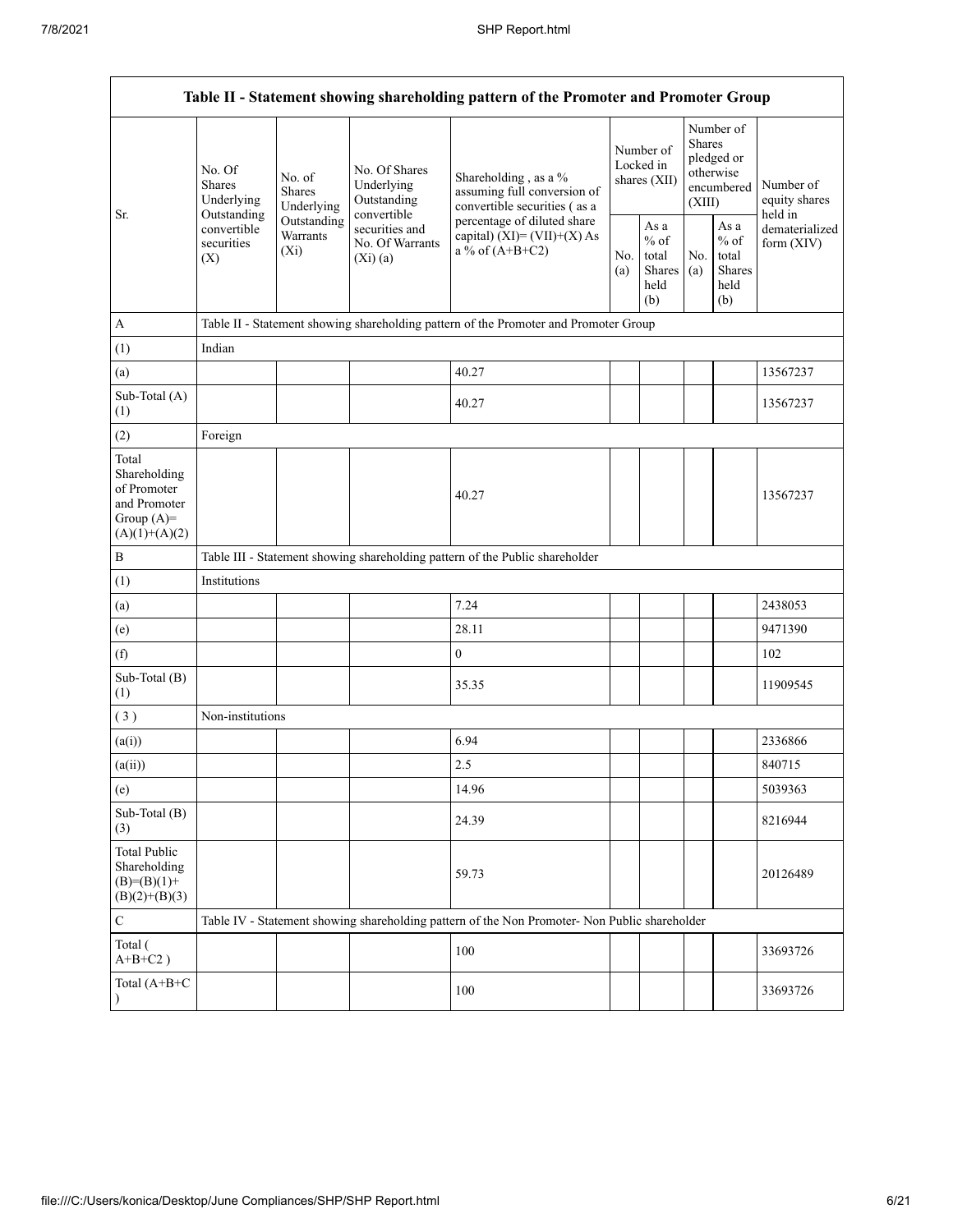| Individuals/Hindu undivided Family                                                                                                                                                          |                        |                                                               |                               |                                |                               |                          |  |  |  |  |  |
|---------------------------------------------------------------------------------------------------------------------------------------------------------------------------------------------|------------------------|---------------------------------------------------------------|-------------------------------|--------------------------------|-------------------------------|--------------------------|--|--|--|--|--|
| Searial No.                                                                                                                                                                                 | $\mathbf{1}$           | $\overline{2}$                                                | $\mathfrak{Z}$                | $\overline{4}$                 | $\sqrt{5}$                    |                          |  |  |  |  |  |
| Name of the<br>Shareholders (I)                                                                                                                                                             | <b>KARTAR</b><br>SINGH | <b>SUKHMANI</b><br><b>LAKHAT</b>                              | <b>JASBIR</b><br><b>SINGH</b> | <b>AMANDEEP</b><br><b>KAUR</b> | <b>DALJIT</b><br><b>SINGH</b> | Click here to go<br>back |  |  |  |  |  |
| PAN (II)                                                                                                                                                                                    | ADCPS2269Q             | ADRPL0169P                                                    | AMWPS9504P                    | AUOPK8418J                     | BTFPS8409E                    | Total                    |  |  |  |  |  |
| No. of fully paid<br>up equity shares<br>held (IV)                                                                                                                                          | 433667                 | 100                                                           | 7059165                       | 100                            | 6074205                       | 13567237                 |  |  |  |  |  |
| No. Of Partly paid-<br>up equity shares<br>held(V)                                                                                                                                          |                        |                                                               |                               |                                |                               |                          |  |  |  |  |  |
| No. Of shares<br>underlying<br>Depository<br>Receipts (VI)                                                                                                                                  |                        |                                                               |                               |                                |                               |                          |  |  |  |  |  |
| Total nos. shares<br>held $(VII) = (IV) +$<br>$(V)$ + $(VI)$                                                                                                                                | 433667                 | 100                                                           | 7059165                       | 100                            | 6074205                       | 13567237                 |  |  |  |  |  |
| Shareholding as a<br>% of total no. of<br>shares (calculated<br>as per SCRR,<br>1957) (VIII) As a<br>% of $(A+B+C2)$                                                                        | 1.29                   | $\boldsymbol{0}$                                              | 20.95                         | $\boldsymbol{0}$               | 18.03                         | 40.27                    |  |  |  |  |  |
|                                                                                                                                                                                             |                        | Number of Voting Rights held in each class of securities (IX) |                               |                                |                               |                          |  |  |  |  |  |
| Class eg:X                                                                                                                                                                                  | 433667                 | 100                                                           | 7059165                       | 100                            | 6074205                       | 13567237                 |  |  |  |  |  |
| Class eg:y                                                                                                                                                                                  |                        |                                                               |                               |                                |                               |                          |  |  |  |  |  |
| Total                                                                                                                                                                                       | 433667                 | 100                                                           | 7059165                       | 100                            | 6074205                       | 13567237                 |  |  |  |  |  |
| Total as a % of<br>Total Voting rights                                                                                                                                                      | 1.29                   | $\mathbf{0}$                                                  | 20.95                         | $\mathbf{0}$                   | 18.03                         | 40.27                    |  |  |  |  |  |
| No. Of Shares<br>Underlying<br>Outstanding<br>convertible<br>securities $(X)$                                                                                                               |                        |                                                               |                               |                                |                               |                          |  |  |  |  |  |
| No. of Shares<br>Underlying<br>Outstanding<br>Warrants (Xi)                                                                                                                                 |                        |                                                               |                               |                                |                               |                          |  |  |  |  |  |
| No. Of Shares<br>Underlying<br>Outstanding<br>convertible<br>securities and No.<br>Of Warrants (Xi)<br>(a)                                                                                  |                        |                                                               |                               |                                |                               |                          |  |  |  |  |  |
| Shareholding, as a<br>% assuming full<br>conversion of<br>convertible<br>securities (as a<br>percentage of<br>diluted share<br>capital) $(XI)$ =<br>$(VII)+(Xi)(a)$ As a<br>% of $(A+B+C2)$ | 1.29                   | $\mathbf{0}$                                                  | 20.95                         | $\boldsymbol{0}$               | 18.03                         | 40.27                    |  |  |  |  |  |
| Number of Locked in shares (XII)                                                                                                                                                            |                        |                                                               |                               |                                |                               |                          |  |  |  |  |  |
| No. (a)                                                                                                                                                                                     |                        |                                                               |                               |                                |                               |                          |  |  |  |  |  |
| As a % of total<br>Shares held (b)                                                                                                                                                          |                        |                                                               |                               |                                |                               |                          |  |  |  |  |  |
|                                                                                                                                                                                             |                        | Number of Shares pledged or otherwise encumbered (XIII)       |                               |                                |                               |                          |  |  |  |  |  |
| No. $(a)$                                                                                                                                                                                   |                        |                                                               |                               |                                |                               |                          |  |  |  |  |  |
|                                                                                                                                                                                             |                        |                                                               |                               |                                |                               |                          |  |  |  |  |  |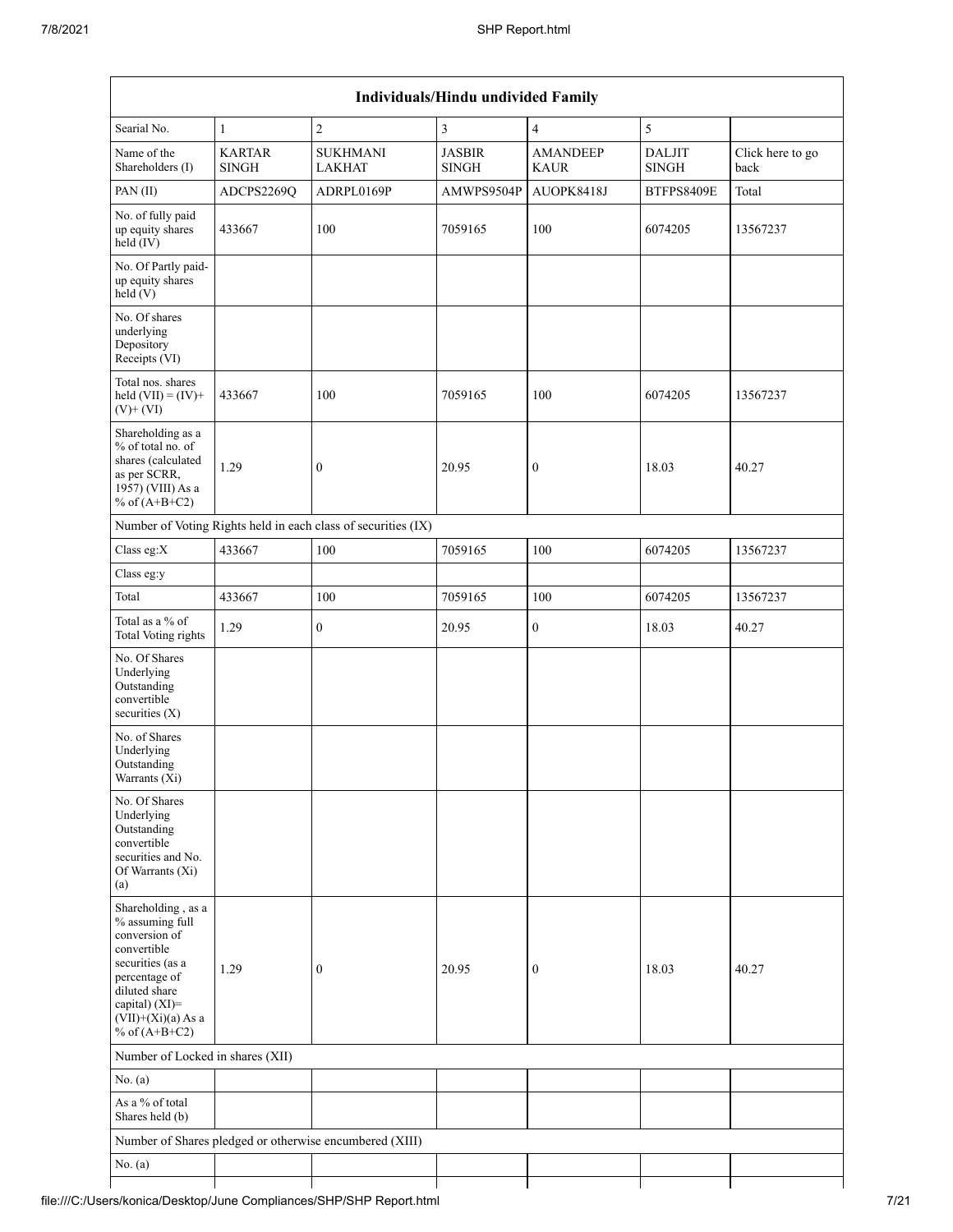| As a % of total<br>Shares held (b)                                   |                |                |          |                |          |          |
|----------------------------------------------------------------------|----------------|----------------|----------|----------------|----------|----------|
| Number of equity<br>shares held in<br>dematerialized<br>form $(XIV)$ | 433667         | 100            | 7059165  | 100            | 6074205  | 13567237 |
| Reason for not providing PAN                                         |                |                |          |                |          |          |
| Reason for not<br>providing PAN                                      |                |                |          |                |          |          |
| Shareholder type                                                     | Promoter Group | Promoter Group | Promoter | Promoter Group | Promoter |          |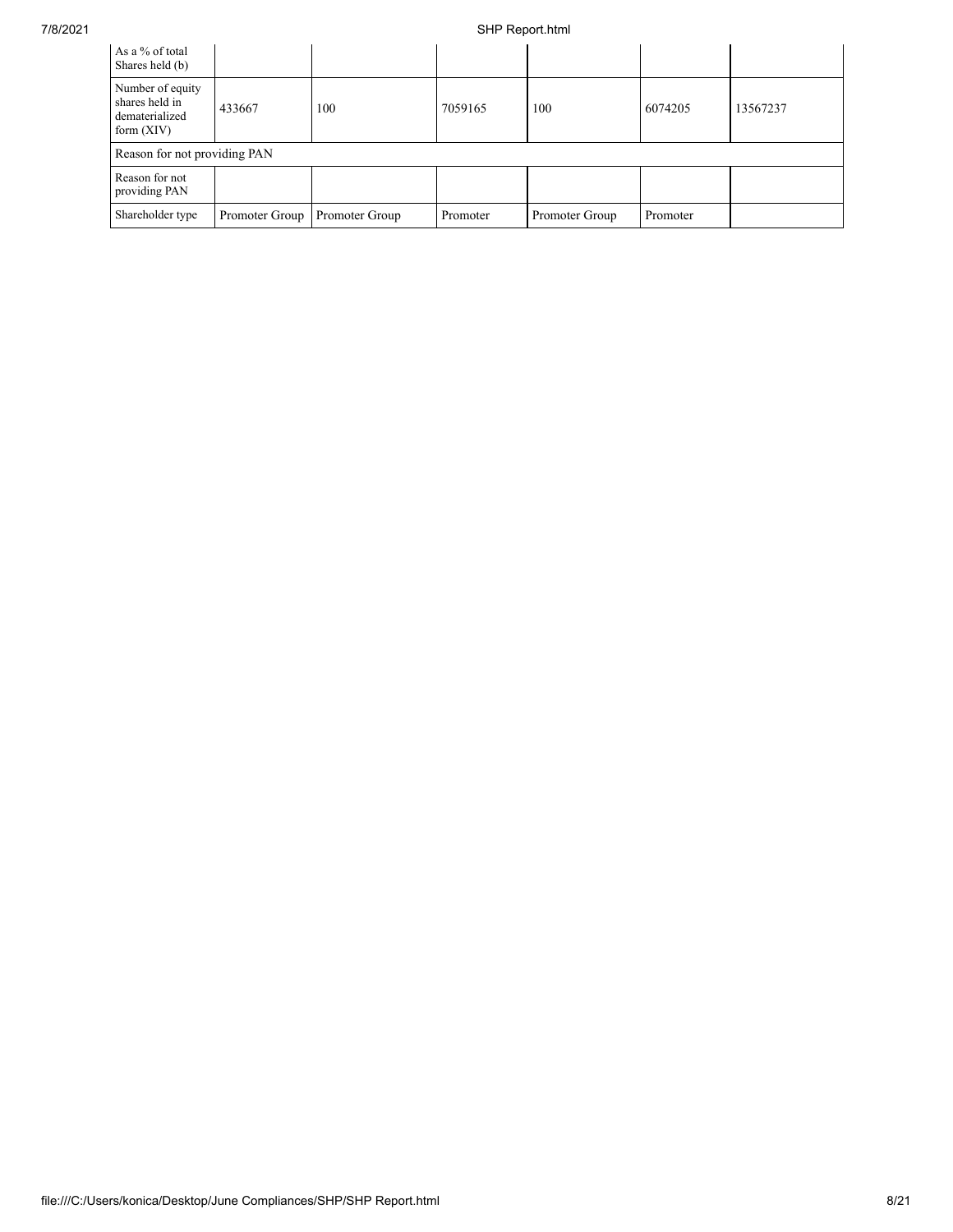| $\sqrt{2}$<br>Searial No.<br>3<br>$\mathbf{1}$<br>Name of the<br>DSP EQUITY &<br>L&T MUTUAL FUND TRUSTEE LIMITED-L&T<br>KOTAK EMERGING<br>Shareholders (I)<br><b>BOND FUND</b><br><b>EMERGING BUSINESSES FUND</b><br><b>EQUITY SCHEME</b><br>PAN (II)<br>AAAJD0430B<br>AAATC4460E<br>AAATK4475F<br>Total<br>No. of fully paid<br>365188<br>620666<br>up equity shares<br>374555<br>$held$ (IV)<br>No. Of Partly paid-<br>up equity shares<br>held(V)<br>No. Of shares<br>underlying<br>Depository<br>Receipts (VI)<br>Total nos. shares<br>held $(VII) = (IV) +$<br>365188<br>620666<br>374555<br>$(V)$ + $(VI)$<br>Shareholding as a<br>% of total no. of<br>shares (calculated<br>1.11<br>1.08<br>1.84<br>4.04<br>as per SCRR,<br>1957) (VIII) As a<br>% of $(A+B+C2)$<br>Number of Voting Rights held in each class of securities (IX)<br>365188<br>Class eg: X<br>620666<br>374555<br>Class eg:y<br>Total<br>365188<br>374555<br>620666<br>Total as a % of<br>1.11<br>1.08<br>1.84<br>4.04<br><b>Total Voting rights</b><br>No. Of Shares<br>Underlying<br>Outstanding<br>convertible<br>securities (X)<br>No. of Shares<br>Underlying<br>Outstanding<br>Warrants (Xi)<br>No. Of Shares<br>Underlying<br>Outstanding<br>convertible<br>securities and No.<br>Of Warrants (Xi)<br>(a)<br>Shareholding, as a<br>% assuming full<br>conversion of<br>convertible<br>securities (as a<br>1.08<br>1.84<br>4.04<br>1.11<br>percentage of<br>diluted share<br>capital) (XI)=<br>$(VII)+(X)$ As a %<br>of $(A+B+C2)$<br>Number of Locked in shares (XII)<br>No. $(a)$<br>As a % of total<br>Shares held (b)<br>Number of equity<br>620666<br>374555<br>365188<br>shares held in |  | <b>Mutual Funds</b> |                          |
|-----------------------------------------------------------------------------------------------------------------------------------------------------------------------------------------------------------------------------------------------------------------------------------------------------------------------------------------------------------------------------------------------------------------------------------------------------------------------------------------------------------------------------------------------------------------------------------------------------------------------------------------------------------------------------------------------------------------------------------------------------------------------------------------------------------------------------------------------------------------------------------------------------------------------------------------------------------------------------------------------------------------------------------------------------------------------------------------------------------------------------------------------------------------------------------------------------------------------------------------------------------------------------------------------------------------------------------------------------------------------------------------------------------------------------------------------------------------------------------------------------------------------------------------------------------------------------------------------------------------------------------------------------------------------------|--|---------------------|--------------------------|
|                                                                                                                                                                                                                                                                                                                                                                                                                                                                                                                                                                                                                                                                                                                                                                                                                                                                                                                                                                                                                                                                                                                                                                                                                                                                                                                                                                                                                                                                                                                                                                                                                                                                             |  |                     |                          |
|                                                                                                                                                                                                                                                                                                                                                                                                                                                                                                                                                                                                                                                                                                                                                                                                                                                                                                                                                                                                                                                                                                                                                                                                                                                                                                                                                                                                                                                                                                                                                                                                                                                                             |  |                     | Click here to<br>go back |
|                                                                                                                                                                                                                                                                                                                                                                                                                                                                                                                                                                                                                                                                                                                                                                                                                                                                                                                                                                                                                                                                                                                                                                                                                                                                                                                                                                                                                                                                                                                                                                                                                                                                             |  |                     |                          |
|                                                                                                                                                                                                                                                                                                                                                                                                                                                                                                                                                                                                                                                                                                                                                                                                                                                                                                                                                                                                                                                                                                                                                                                                                                                                                                                                                                                                                                                                                                                                                                                                                                                                             |  |                     | 1360409                  |
|                                                                                                                                                                                                                                                                                                                                                                                                                                                                                                                                                                                                                                                                                                                                                                                                                                                                                                                                                                                                                                                                                                                                                                                                                                                                                                                                                                                                                                                                                                                                                                                                                                                                             |  |                     |                          |
|                                                                                                                                                                                                                                                                                                                                                                                                                                                                                                                                                                                                                                                                                                                                                                                                                                                                                                                                                                                                                                                                                                                                                                                                                                                                                                                                                                                                                                                                                                                                                                                                                                                                             |  |                     |                          |
|                                                                                                                                                                                                                                                                                                                                                                                                                                                                                                                                                                                                                                                                                                                                                                                                                                                                                                                                                                                                                                                                                                                                                                                                                                                                                                                                                                                                                                                                                                                                                                                                                                                                             |  |                     | 1360409                  |
|                                                                                                                                                                                                                                                                                                                                                                                                                                                                                                                                                                                                                                                                                                                                                                                                                                                                                                                                                                                                                                                                                                                                                                                                                                                                                                                                                                                                                                                                                                                                                                                                                                                                             |  |                     |                          |
|                                                                                                                                                                                                                                                                                                                                                                                                                                                                                                                                                                                                                                                                                                                                                                                                                                                                                                                                                                                                                                                                                                                                                                                                                                                                                                                                                                                                                                                                                                                                                                                                                                                                             |  |                     |                          |
|                                                                                                                                                                                                                                                                                                                                                                                                                                                                                                                                                                                                                                                                                                                                                                                                                                                                                                                                                                                                                                                                                                                                                                                                                                                                                                                                                                                                                                                                                                                                                                                                                                                                             |  |                     | 1360409                  |
|                                                                                                                                                                                                                                                                                                                                                                                                                                                                                                                                                                                                                                                                                                                                                                                                                                                                                                                                                                                                                                                                                                                                                                                                                                                                                                                                                                                                                                                                                                                                                                                                                                                                             |  |                     |                          |
|                                                                                                                                                                                                                                                                                                                                                                                                                                                                                                                                                                                                                                                                                                                                                                                                                                                                                                                                                                                                                                                                                                                                                                                                                                                                                                                                                                                                                                                                                                                                                                                                                                                                             |  |                     | 1360409                  |
|                                                                                                                                                                                                                                                                                                                                                                                                                                                                                                                                                                                                                                                                                                                                                                                                                                                                                                                                                                                                                                                                                                                                                                                                                                                                                                                                                                                                                                                                                                                                                                                                                                                                             |  |                     |                          |
|                                                                                                                                                                                                                                                                                                                                                                                                                                                                                                                                                                                                                                                                                                                                                                                                                                                                                                                                                                                                                                                                                                                                                                                                                                                                                                                                                                                                                                                                                                                                                                                                                                                                             |  |                     |                          |
|                                                                                                                                                                                                                                                                                                                                                                                                                                                                                                                                                                                                                                                                                                                                                                                                                                                                                                                                                                                                                                                                                                                                                                                                                                                                                                                                                                                                                                                                                                                                                                                                                                                                             |  |                     |                          |
|                                                                                                                                                                                                                                                                                                                                                                                                                                                                                                                                                                                                                                                                                                                                                                                                                                                                                                                                                                                                                                                                                                                                                                                                                                                                                                                                                                                                                                                                                                                                                                                                                                                                             |  |                     |                          |
|                                                                                                                                                                                                                                                                                                                                                                                                                                                                                                                                                                                                                                                                                                                                                                                                                                                                                                                                                                                                                                                                                                                                                                                                                                                                                                                                                                                                                                                                                                                                                                                                                                                                             |  |                     |                          |
|                                                                                                                                                                                                                                                                                                                                                                                                                                                                                                                                                                                                                                                                                                                                                                                                                                                                                                                                                                                                                                                                                                                                                                                                                                                                                                                                                                                                                                                                                                                                                                                                                                                                             |  |                     |                          |
|                                                                                                                                                                                                                                                                                                                                                                                                                                                                                                                                                                                                                                                                                                                                                                                                                                                                                                                                                                                                                                                                                                                                                                                                                                                                                                                                                                                                                                                                                                                                                                                                                                                                             |  |                     |                          |
|                                                                                                                                                                                                                                                                                                                                                                                                                                                                                                                                                                                                                                                                                                                                                                                                                                                                                                                                                                                                                                                                                                                                                                                                                                                                                                                                                                                                                                                                                                                                                                                                                                                                             |  |                     |                          |
|                                                                                                                                                                                                                                                                                                                                                                                                                                                                                                                                                                                                                                                                                                                                                                                                                                                                                                                                                                                                                                                                                                                                                                                                                                                                                                                                                                                                                                                                                                                                                                                                                                                                             |  |                     | 1360409                  |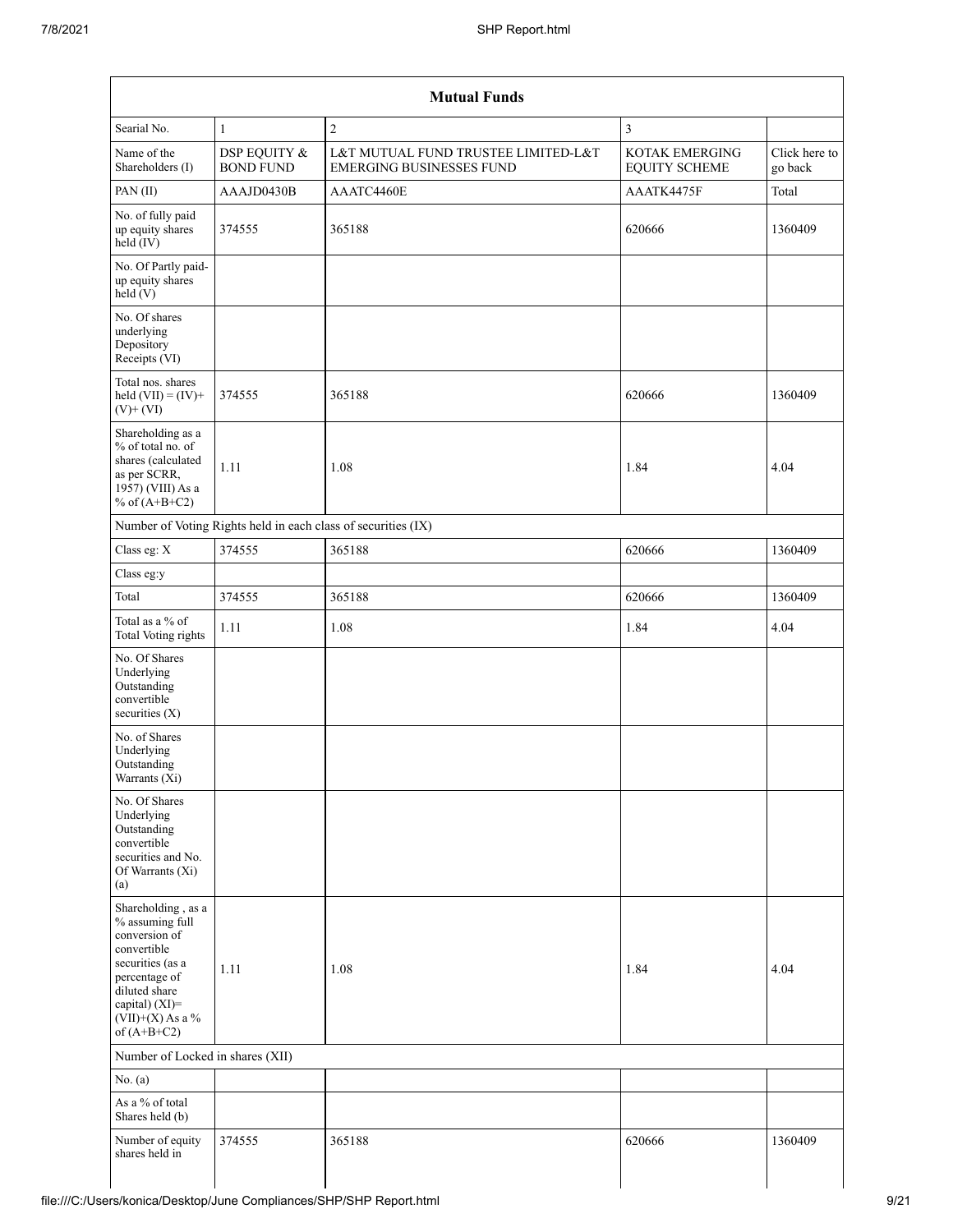| dematerialized<br>form $(XIV)$  |  |  |
|---------------------------------|--|--|
| Reason for not providing PAN    |  |  |
| Reason for not<br>providing PAN |  |  |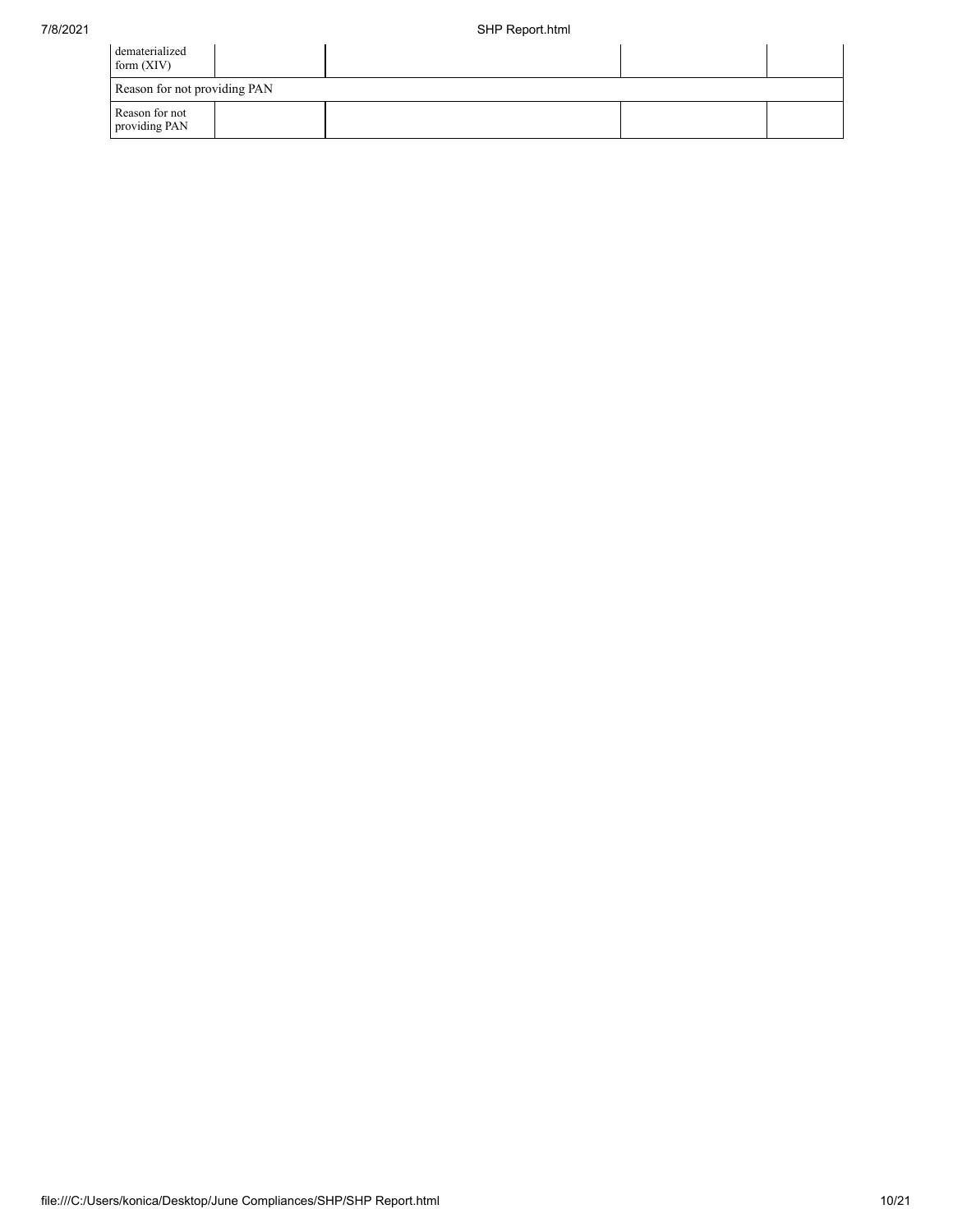| <b>Foreign Portfolio Investors</b>                                                                                                |                                                                                                        |                                                               |                                                                       |                                                                                                         |                                                         |                                                            |                                                                         |  |  |  |  |
|-----------------------------------------------------------------------------------------------------------------------------------|--------------------------------------------------------------------------------------------------------|---------------------------------------------------------------|-----------------------------------------------------------------------|---------------------------------------------------------------------------------------------------------|---------------------------------------------------------|------------------------------------------------------------|-------------------------------------------------------------------------|--|--|--|--|
| Searial No.                                                                                                                       | $\mathbf{1}$                                                                                           | $\overline{c}$                                                | $\mathfrak{Z}$                                                        | $\overline{4}$                                                                                          | 5                                                       | $\sqrt{6}$                                                 | $\boldsymbol{7}$                                                        |  |  |  |  |
| Name of the<br>Shareholders<br>(I)                                                                                                | <b>GOLDMAN</b><br><b>SACHS</b><br>TRUST-<br><b>GOLDMAN</b><br><b>SACHS</b><br><b>EMERGING</b><br>MARKE | <b>NEWPORT ASIA</b><br><b>INSTITUTIONAL</b><br><b>FUND LP</b> | <b>ABU DHABI</b><br><b>INVESTMENT</b><br><b>AUTHORITY</b><br>- BEHAVE | <b>GOLDMAN</b><br><b>SACHS</b><br>FUNDS -<br><b>GOLDMAN</b><br><b>SACHS</b><br><b>EMERGING</b><br>MARKE | <b>OXBOW</b><br>MASTER<br><b>FUND</b><br><b>LIMITED</b> | TAIYO<br><b>GREATER</b><br><b>INDIA FUND</b><br><b>LTD</b> | <b>KOTAK</b><br>FUNDS -<br><b>INDIA</b><br><b>MIDCAP</b><br><b>FUND</b> |  |  |  |  |
| PAN(II)                                                                                                                           | AAAAG1053C                                                                                             | AAAAN5243M                                                    | AAACA4380N                                                            | AACCG2692R                                                                                              | AACCO4302L                                              | AADCT8436B                                                 | AAGCK4148L                                                              |  |  |  |  |
| No. of fully<br>paid up equity<br>shares held<br>(IV)                                                                             | 543106                                                                                                 | 343890                                                        | 428100                                                                | 717433                                                                                                  | 385511                                                  | 433169                                                     | 371869                                                                  |  |  |  |  |
| No. Of Partly<br>paid-up equity<br>shares held<br>(V)                                                                             |                                                                                                        |                                                               |                                                                       |                                                                                                         |                                                         |                                                            |                                                                         |  |  |  |  |
| No. Of shares<br>underlying<br>Depository<br>Receipts (VI)                                                                        |                                                                                                        |                                                               |                                                                       |                                                                                                         |                                                         |                                                            |                                                                         |  |  |  |  |
| Total nos.<br>shares held<br>$(VII) = (IV) +$<br>$(V)$ + $(VI)$                                                                   | 543106                                                                                                 | 343890                                                        | 428100                                                                | 717433                                                                                                  | 385511                                                  | 433169                                                     | 371869                                                                  |  |  |  |  |
| Shareholding<br>as a % of total<br>no. of shares<br>(calculated as<br>per SCRR,<br>1957) (VIII)<br>As a $\%$ of<br>$(A+B+C2)$     | 1.61                                                                                                   | 1.02                                                          | 1.27                                                                  | 2.13                                                                                                    | 1.14                                                    | 1.29                                                       | 1.1                                                                     |  |  |  |  |
|                                                                                                                                   |                                                                                                        | Number of Voting Rights held in each class of securities (IX) |                                                                       |                                                                                                         |                                                         |                                                            |                                                                         |  |  |  |  |
| Class eg: X                                                                                                                       | 543106                                                                                                 | 343890                                                        | 428100                                                                | 717433                                                                                                  | 385511                                                  | 433169                                                     | 371869                                                                  |  |  |  |  |
| Class eg:y                                                                                                                        |                                                                                                        |                                                               |                                                                       |                                                                                                         |                                                         |                                                            |                                                                         |  |  |  |  |
| Total                                                                                                                             | 543106                                                                                                 | 343890                                                        | 428100                                                                | 717433                                                                                                  | 385511                                                  | 433169                                                     | 371869                                                                  |  |  |  |  |
| Total as a % of<br><b>Total Voting</b><br>rights                                                                                  | 1.61                                                                                                   | 1.02                                                          | 1.27                                                                  | 2.13                                                                                                    | 1.14                                                    | 1.29                                                       | $1.1\,$                                                                 |  |  |  |  |
| No. Of Shares<br>Underlying<br>Outstanding<br>convertible<br>securities $(X)$                                                     |                                                                                                        |                                                               |                                                                       |                                                                                                         |                                                         |                                                            |                                                                         |  |  |  |  |
| No. of Shares<br>Underlying<br>Outstanding<br>Warrants (Xi)                                                                       |                                                                                                        |                                                               |                                                                       |                                                                                                         |                                                         |                                                            |                                                                         |  |  |  |  |
| No. Of Shares<br>Underlying<br>Outstanding<br>convertible<br>securities and<br>No. Of<br>Warrants (Xi)<br>(a)                     |                                                                                                        |                                                               |                                                                       |                                                                                                         |                                                         |                                                            |                                                                         |  |  |  |  |
| Shareholding,<br>as a $\%$<br>assuming full<br>conversion of<br>convertible<br>securities (as a<br>percentage of<br>diluted share | 1.61                                                                                                   | 1.02                                                          | 1.27                                                                  | 2.13                                                                                                    | 1.14                                                    | 1.29                                                       | 1.1                                                                     |  |  |  |  |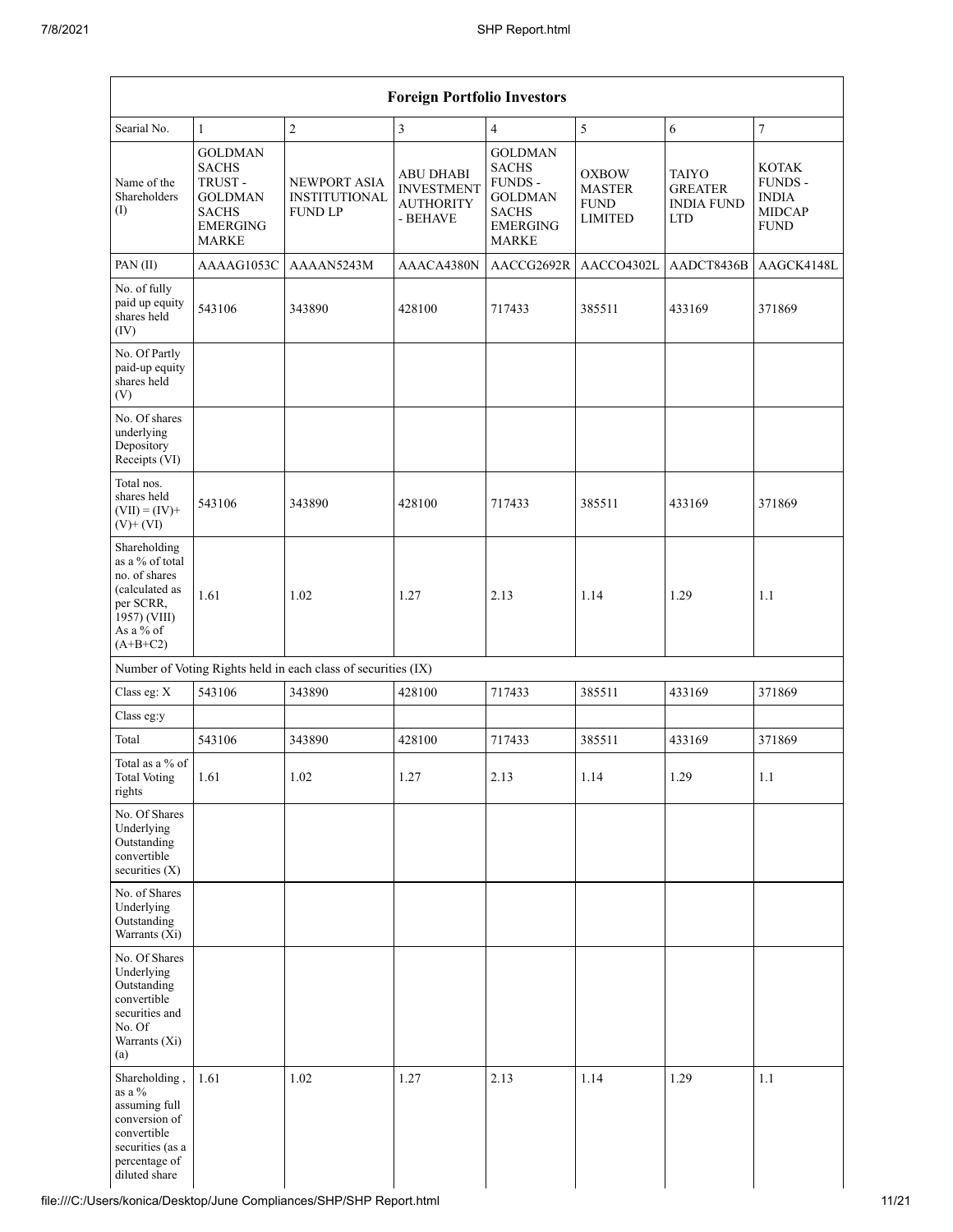| capital) (XI)=<br>$(VII)+(X)$ As a<br>$\frac{6}{6}$ of<br>$(A+B+C2)$    |                                  |        |        |        |        |        |        |
|-------------------------------------------------------------------------|----------------------------------|--------|--------|--------|--------|--------|--------|
|                                                                         | Number of Locked in shares (XII) |        |        |        |        |        |        |
| No. (a)                                                                 |                                  |        |        |        |        |        |        |
| As a % of total<br>Shares held (b)                                      |                                  |        |        |        |        |        |        |
| Number of<br>equity shares<br>held in<br>dematerialized<br>form $(XIV)$ | 543106                           | 343890 | 428100 | 717433 | 385511 | 433169 | 371869 |
|                                                                         | Reason for not providing PAN     |        |        |        |        |        |        |
| Reason for not<br>providing PAN                                         |                                  |        |        |        |        |        |        |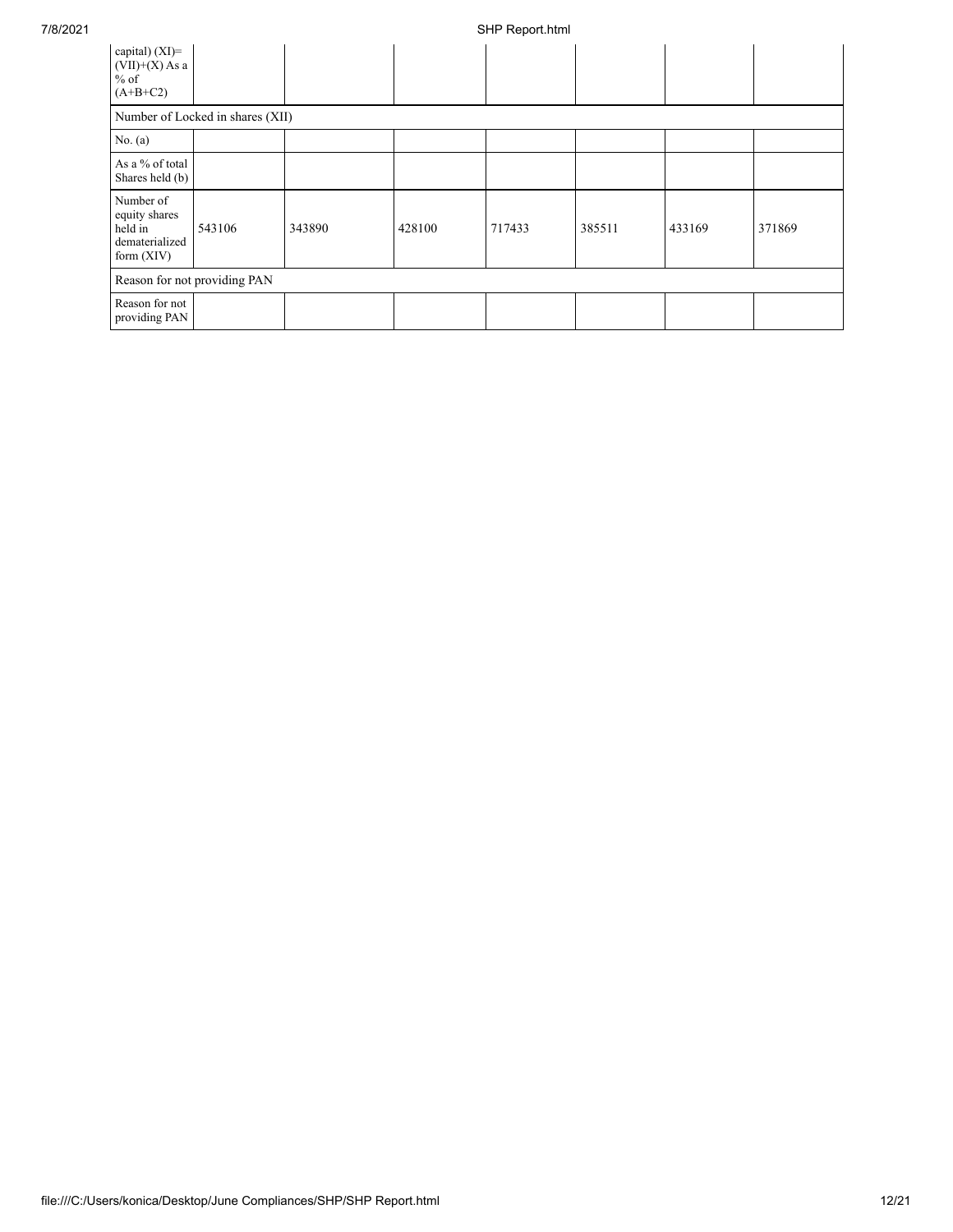| <b>Foreign Portfolio Investors</b>                                                                                                                                                    |                                                               |  |  |  |  |  |
|---------------------------------------------------------------------------------------------------------------------------------------------------------------------------------------|---------------------------------------------------------------|--|--|--|--|--|
| Searial No.                                                                                                                                                                           |                                                               |  |  |  |  |  |
| Name of the<br>Shareholders (I)                                                                                                                                                       | Click here to go back                                         |  |  |  |  |  |
| PAN(II)                                                                                                                                                                               | Total                                                         |  |  |  |  |  |
| No. of fully paid<br>up equity shares<br>$\text{held} (IV)$                                                                                                                           | 3223078                                                       |  |  |  |  |  |
| No. Of Partly paid-<br>up equity shares<br>held(V)                                                                                                                                    |                                                               |  |  |  |  |  |
| No. Of shares<br>underlying<br>Depository<br>Receipts (VI)                                                                                                                            |                                                               |  |  |  |  |  |
| Total nos. shares<br>held $(VII) = (IV) +$<br>$(V)$ + $(VI)$                                                                                                                          | 3223078                                                       |  |  |  |  |  |
| Shareholding as a<br>% of total no. of<br>shares (calculated<br>as per SCRR,<br>1957) (VIII) As a<br>% of $(A+B+C2)$                                                                  | 9.57                                                          |  |  |  |  |  |
|                                                                                                                                                                                       | Number of Voting Rights held in each class of securities (IX) |  |  |  |  |  |
| Class eg: X                                                                                                                                                                           | 3223078                                                       |  |  |  |  |  |
| Class eg:y                                                                                                                                                                            |                                                               |  |  |  |  |  |
| Total                                                                                                                                                                                 | 3223078                                                       |  |  |  |  |  |
| Total as a % of<br>Total Voting rights                                                                                                                                                | 9.57                                                          |  |  |  |  |  |
| No. Of Shares<br>Underlying<br>Outstanding<br>convertible<br>securities (X)                                                                                                           |                                                               |  |  |  |  |  |
| No. of Shares<br>Underlying<br>Outstanding<br>Warrants (Xi)                                                                                                                           |                                                               |  |  |  |  |  |
| No. Of Shares<br>Underlying<br>Outstanding<br>convertible<br>securities and No.<br>Of Warrants (Xi)<br>(a)                                                                            |                                                               |  |  |  |  |  |
| Shareholding , as a<br>% assuming full<br>conversion of<br>convertible<br>securities (as a<br>percentage of<br>diluted share<br>capital) (XI)=<br>$(VII)+(X)$ As a %<br>of $(A+B+C2)$ | 9.57                                                          |  |  |  |  |  |
| Number of Locked in shares (XII)                                                                                                                                                      |                                                               |  |  |  |  |  |
| No. $(a)$                                                                                                                                                                             |                                                               |  |  |  |  |  |
| As a % of total<br>Shares held (b)                                                                                                                                                    |                                                               |  |  |  |  |  |
| Number of equity<br>shares held in<br>dematerialized<br>form (XIV)                                                                                                                    | 3223078                                                       |  |  |  |  |  |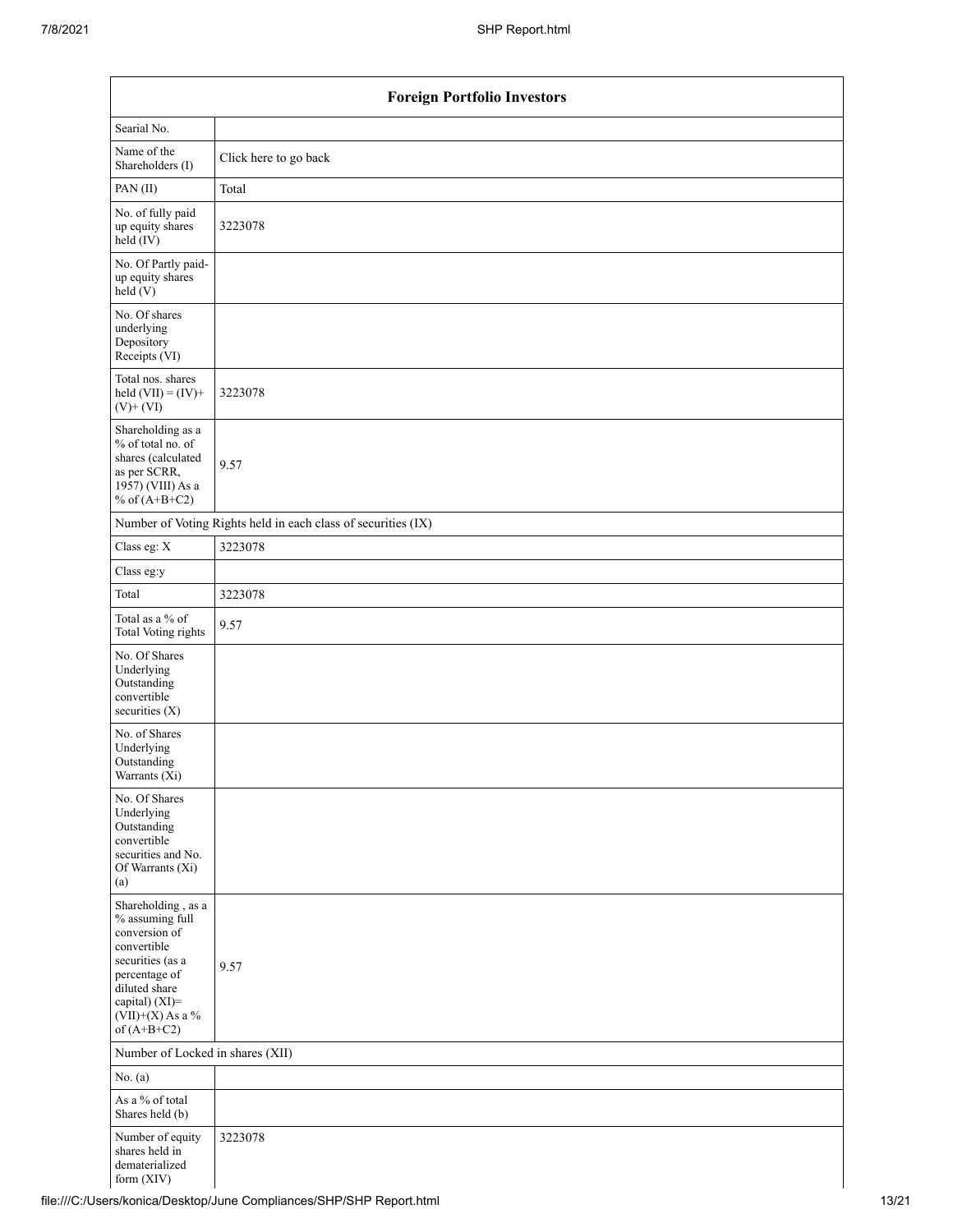| 7/8/2021 | SHP Report.html                 |  |  |  |  |
|----------|---------------------------------|--|--|--|--|
|          | Reason for not providing PAN    |  |  |  |  |
|          | Reason for not<br>providing PAN |  |  |  |  |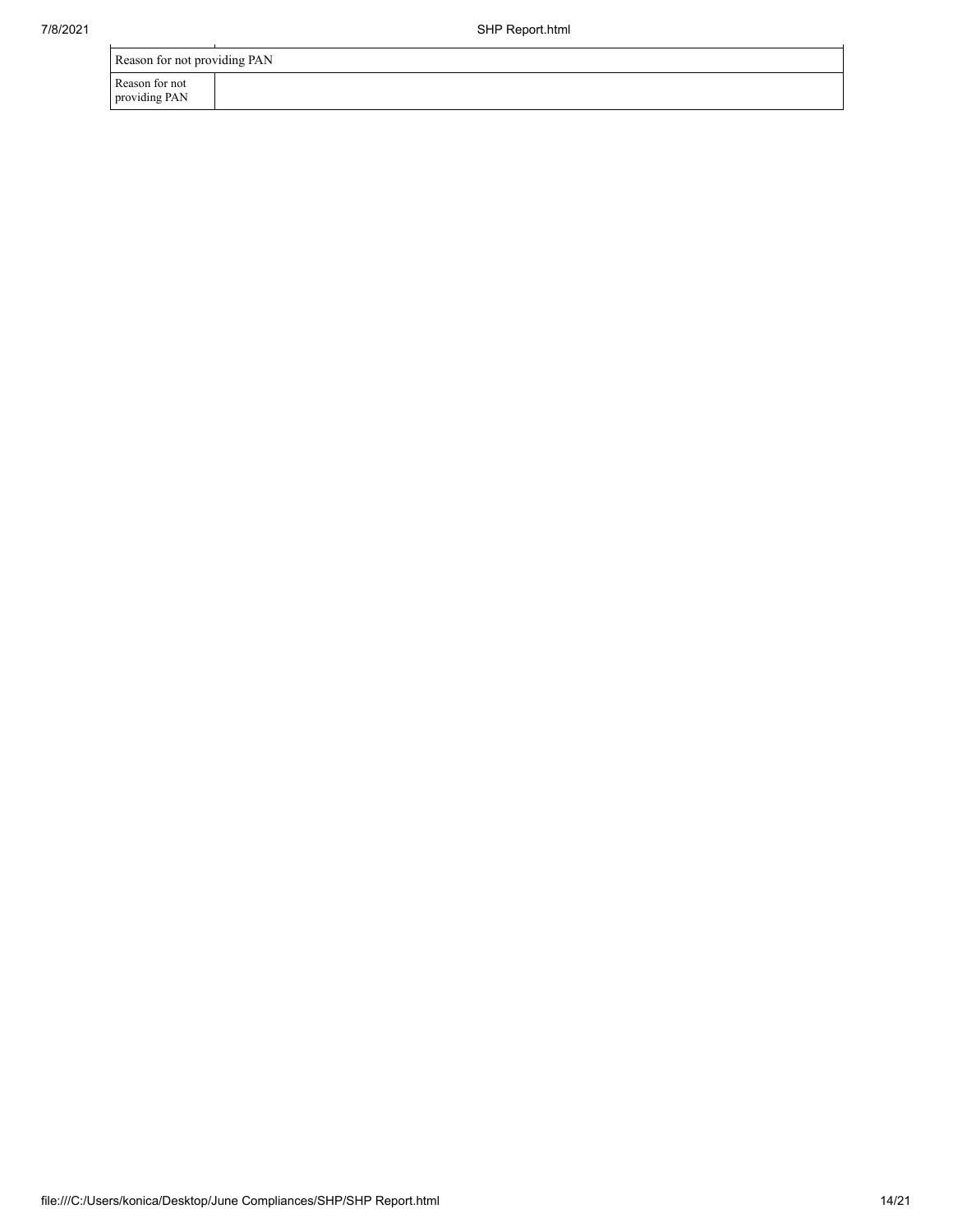| Individuals - ii. Individual shareholders holding nominal share capital in excess of Rs. 2 lakhs.                                                                                    |                                                               |                       |  |  |  |  |
|--------------------------------------------------------------------------------------------------------------------------------------------------------------------------------------|---------------------------------------------------------------|-----------------------|--|--|--|--|
| Searial No.                                                                                                                                                                          | 1                                                             |                       |  |  |  |  |
| Name of the<br>Shareholders (I)                                                                                                                                                      | <b>AKASH BHANSHALI</b>                                        | Click here to go back |  |  |  |  |
| PAN(II)                                                                                                                                                                              | AADPB5433H                                                    | Total                 |  |  |  |  |
| No. of fully paid<br>up equity shares<br>held (IV)                                                                                                                                   | 499602                                                        | 499602                |  |  |  |  |
| No. Of Partly paid-<br>up equity shares<br>held (V)                                                                                                                                  |                                                               |                       |  |  |  |  |
| No. Of shares<br>underlying<br>Depository<br>Receipts (VI)                                                                                                                           |                                                               |                       |  |  |  |  |
| Total nos. shares<br>held $(VII) = (IV) +$<br>$(V)$ + $(VI)$                                                                                                                         | 499602                                                        | 499602                |  |  |  |  |
| Shareholding as a<br>% of total no. of<br>shares (calculated<br>as per SCRR,<br>1957) (VIII) As a<br>% of $(A+B+C2)$                                                                 | 1.48                                                          | 1.48                  |  |  |  |  |
|                                                                                                                                                                                      | Number of Voting Rights held in each class of securities (IX) |                       |  |  |  |  |
| Class eg: X                                                                                                                                                                          | 499602                                                        | 499602                |  |  |  |  |
| Class eg:y                                                                                                                                                                           |                                                               |                       |  |  |  |  |
| Total                                                                                                                                                                                | 499602                                                        | 499602                |  |  |  |  |
| Total as a $\%$ of<br>Total Voting rights                                                                                                                                            | 1.48                                                          | 1.48                  |  |  |  |  |
| No. Of Shares<br>Underlying<br>Outstanding<br>convertible<br>securities $(X)$                                                                                                        |                                                               |                       |  |  |  |  |
| No. of Shares<br>Underlying<br>Outstanding<br>Warrants (Xi)                                                                                                                          |                                                               |                       |  |  |  |  |
| No. Of Shares<br>Underlying<br>Outstanding<br>convertible<br>securities and No.<br>Of Warrants (Xi)<br>(a)                                                                           |                                                               |                       |  |  |  |  |
| Shareholding, as a<br>% assuming full<br>conversion of<br>convertible<br>securities (as a<br>percentage of<br>diluted share<br>capital) (XI)=<br>$(VII)+(X)$ As a %<br>of $(A+B+C2)$ | 1.48                                                          | 1.48                  |  |  |  |  |
| Number of Locked in shares (XII)                                                                                                                                                     |                                                               |                       |  |  |  |  |
| No. (a)                                                                                                                                                                              |                                                               |                       |  |  |  |  |
| As a % of total<br>Shares held (b)                                                                                                                                                   |                                                               |                       |  |  |  |  |
| Number of equity<br>shares held in<br>dematerialized<br>form $(XIV)$                                                                                                                 | 499602                                                        | 499602                |  |  |  |  |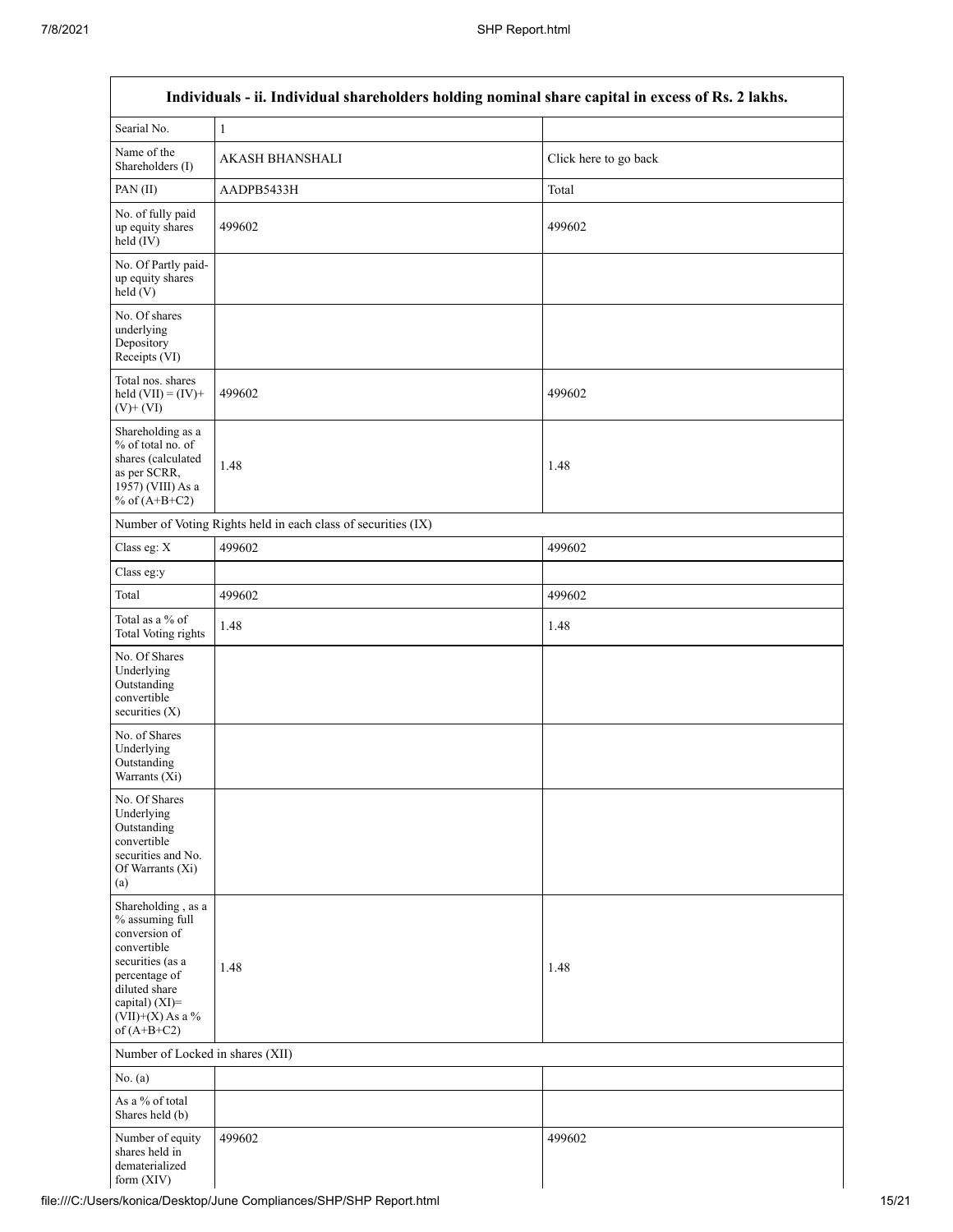| 7/8/2021 | SHP Report.html                 |  |  |  |  |
|----------|---------------------------------|--|--|--|--|
|          | Reason for not providing PAN    |  |  |  |  |
|          | Reason for not<br>providing PAN |  |  |  |  |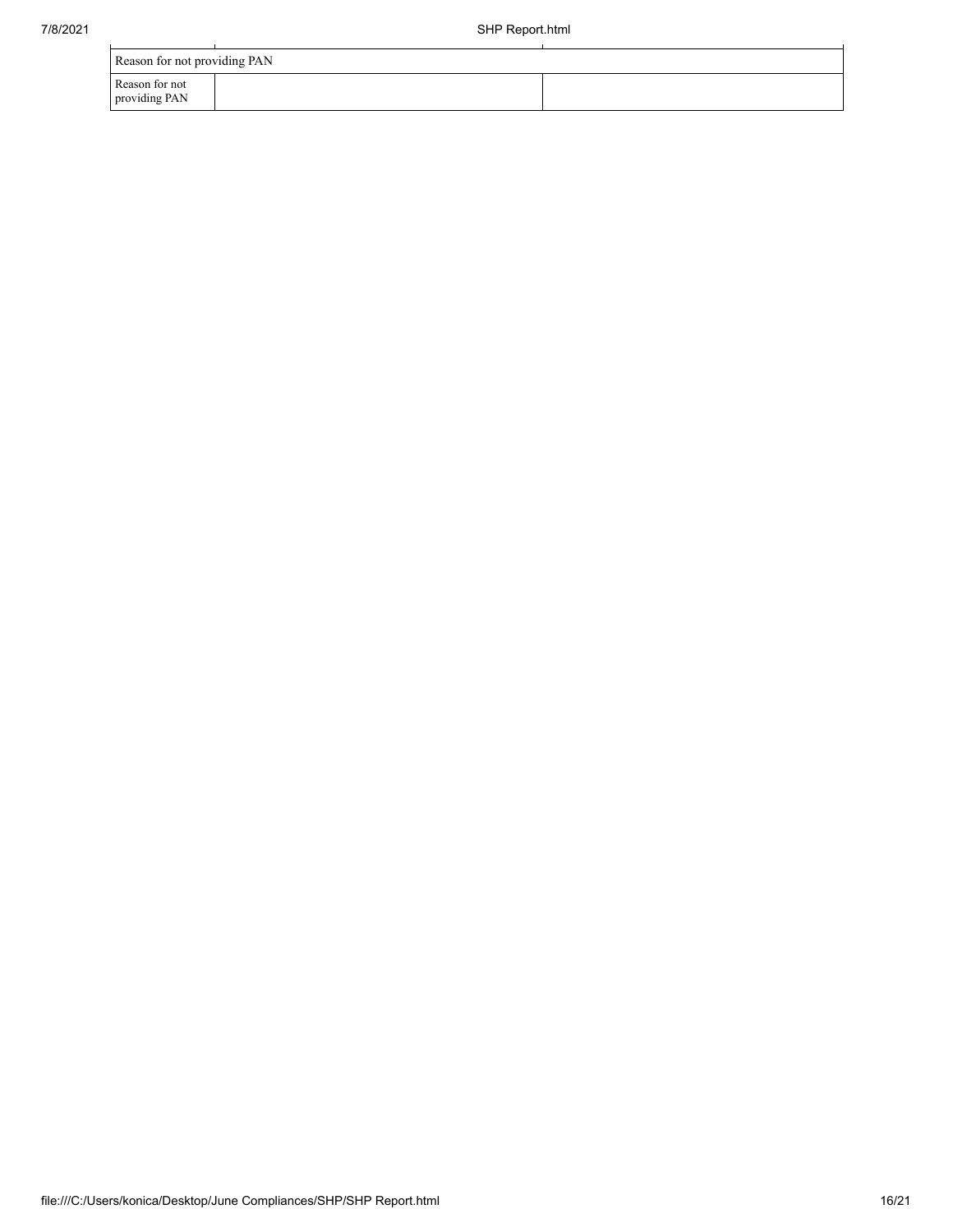| Any Other (specify)                                                                                                                              |                |                                                 |                                     |                     |                                                                     |                                                                           |                                     |
|--------------------------------------------------------------------------------------------------------------------------------------------------|----------------|-------------------------------------------------|-------------------------------------|---------------------|---------------------------------------------------------------------|---------------------------------------------------------------------------|-------------------------------------|
| Searial No.                                                                                                                                      | $\mathbf{1}$   | $\overline{c}$                                  | 3                                   | 4                   | 5                                                                   | 6                                                                         | $\boldsymbol{7}$                    |
| Category                                                                                                                                         | Trusts         | Others                                          | Non-<br>Resident<br>Indian<br>(NRI) | Clearing<br>Members | Others                                                              | Others                                                                    | Others                              |
| Category / More<br>than 1 percentage                                                                                                             | Category       | Category                                        | Category                            | Category            | More than 1 percentage<br>of shareholding                           | More than 1 percentage<br>of shareholding                                 | Category                            |
| Name of the<br>Shareholders (I)                                                                                                                  |                | ALTERNATIVE<br><b>INVESTMENT</b><br><b>FUND</b> |                                     |                     | <b>ICICI PRUDENTIAL</b><br>LIFE INSURANCE<br><b>COMPANY LIMITED</b> | <b>TATA AIA LIFE</b><br><b>INSURANCE CO LTD-</b><br>WHOLE LIFE MID<br>CAP | Qualified<br>Institutional<br>Buyer |
| PAN(II)                                                                                                                                          |                |                                                 |                                     |                     | AAACI7351P                                                          | AABCT3784C                                                                |                                     |
| No. of the<br>Shareholders (I)                                                                                                                   | 5              | 3                                               | 1380                                | 138                 | $\mathbf{1}$                                                        | $\mathbf{1}$                                                              | 5                                   |
| No. of fully paid<br>up equity shares<br>held (IV)                                                                                               | 956            | 102683                                          | 170206                              | 54919               | 529558                                                              | 430979                                                                    | 148256                              |
| No. Of Partly paid-<br>up equity shares<br>held (V)                                                                                              |                |                                                 |                                     |                     |                                                                     |                                                                           |                                     |
| No. Of shares<br>underlying<br>Depository<br>Receipts (VI)                                                                                       |                |                                                 |                                     |                     |                                                                     |                                                                           |                                     |
| Total nos. shares<br>held $(VII) = (IV) +$<br>$(V)$ + $(VI)$                                                                                     | 956            | 102683                                          | 170206                              | 54919               | 529558                                                              | 430979                                                                    | 148256                              |
| Shareholding as a<br>% of total no. of<br>shares (calculated<br>as per SCRR,<br>$19\bar{5}7$ ) (VIII) As a<br>% of $(A+B+C2)$                    | $\theta$       | 0.3                                             | 0.51                                | 0.16                | 1.57                                                                | 1.28                                                                      | 0.44                                |
| Number of Voting Rights held in each class of securities (IX)                                                                                    |                |                                                 |                                     |                     |                                                                     |                                                                           |                                     |
| Class eg: X                                                                                                                                      | 956            | 102683                                          | 170206                              | 54919               | 529558                                                              | 430979                                                                    | 148256                              |
| Class eg:y                                                                                                                                       |                |                                                 |                                     |                     |                                                                     |                                                                           |                                     |
| Total                                                                                                                                            | 956            | 102683                                          | 170206                              | 54919               | 529558                                                              | 430979                                                                    | 148256                              |
| Total as a % of<br>Total Voting rights                                                                                                           | $\theta$       | 0.3                                             | 0.51                                | 0.16                | 1.57                                                                | 1.28                                                                      | 0.44                                |
| No. Of Shares<br>Underlying<br>Outstanding<br>convertible<br>securities $(X)$                                                                    |                |                                                 |                                     |                     |                                                                     |                                                                           |                                     |
| No. of Shares<br>Underlying<br>Outstanding<br>Warrants (Xi)                                                                                      |                |                                                 |                                     |                     |                                                                     |                                                                           |                                     |
| No. Of Shares<br>Underlying<br>Outstanding<br>convertible<br>securities and No.<br>Of Warrants (Xi)<br>(a)                                       |                |                                                 |                                     |                     |                                                                     |                                                                           |                                     |
| Shareholding, as a<br>% assuming full<br>conversion of<br>convertible<br>securities (as a<br>percentage of<br>diluted share<br>capital) $(XI)$ = | $\overline{0}$ | 0.3                                             | 0.51                                | 0.16                | 1.57                                                                | 1.28                                                                      | 0.44                                |

file:///C:/Users/konica/Desktop/June Compliances/SHP/SHP Report.html 17/21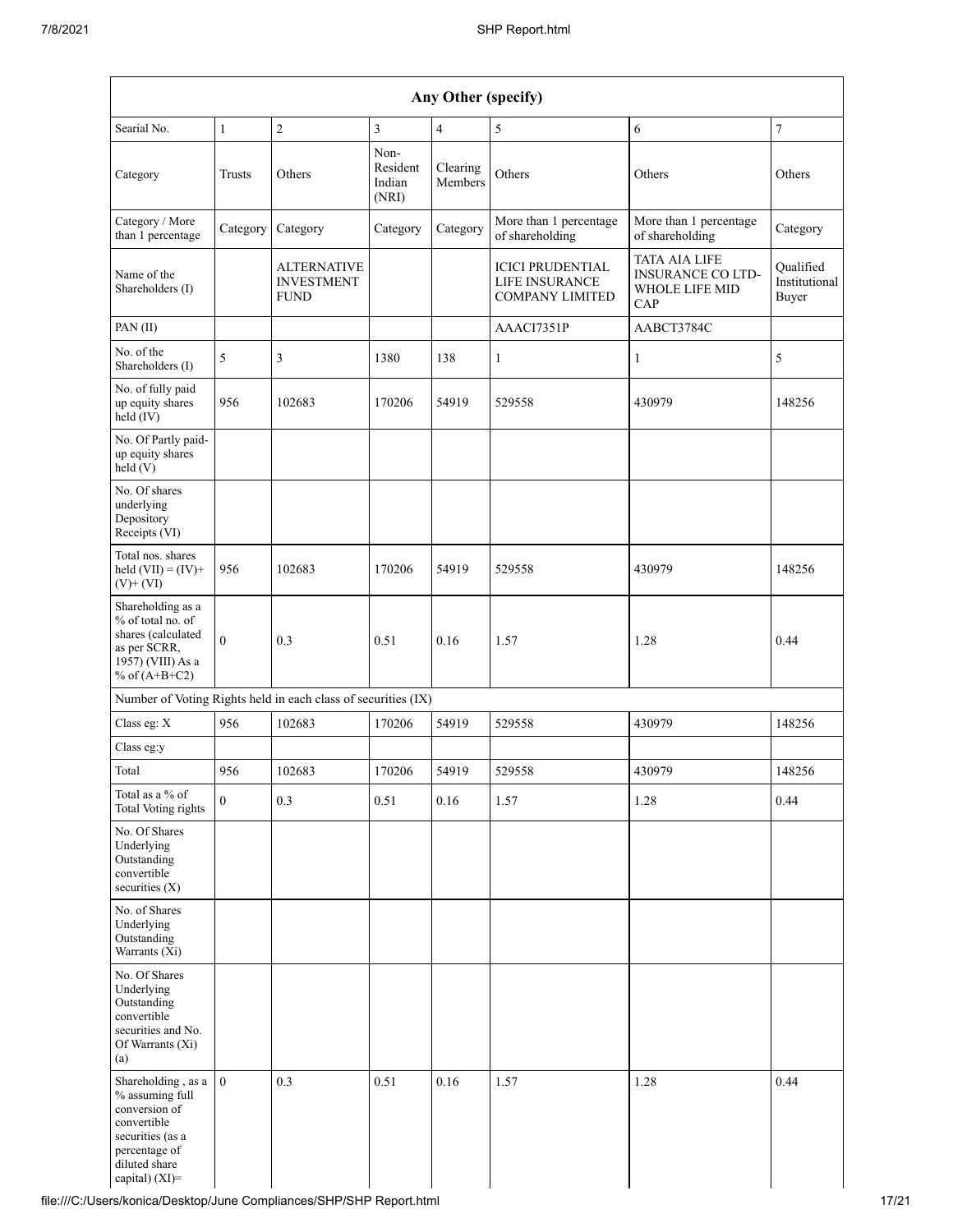| $(VII)+(X)$ As a %<br>of $(A+B+C2)$                                  |                                  |        |        |       |        |        |        |  |
|----------------------------------------------------------------------|----------------------------------|--------|--------|-------|--------|--------|--------|--|
|                                                                      | Number of Locked in shares (XII) |        |        |       |        |        |        |  |
| No. $(a)$                                                            |                                  |        |        |       |        |        |        |  |
| As a % of total<br>Shares held (b)                                   |                                  |        |        |       |        |        |        |  |
| Number of equity<br>shares held in<br>dematerialized<br>form $(XIV)$ | 956                              | 102683 | 170206 | 54919 | 529558 | 430979 | 148256 |  |
| Reason for not providing PAN                                         |                                  |        |        |       |        |        |        |  |
| Reason for not<br>providing PAN                                      |                                  |        |        |       |        |        |        |  |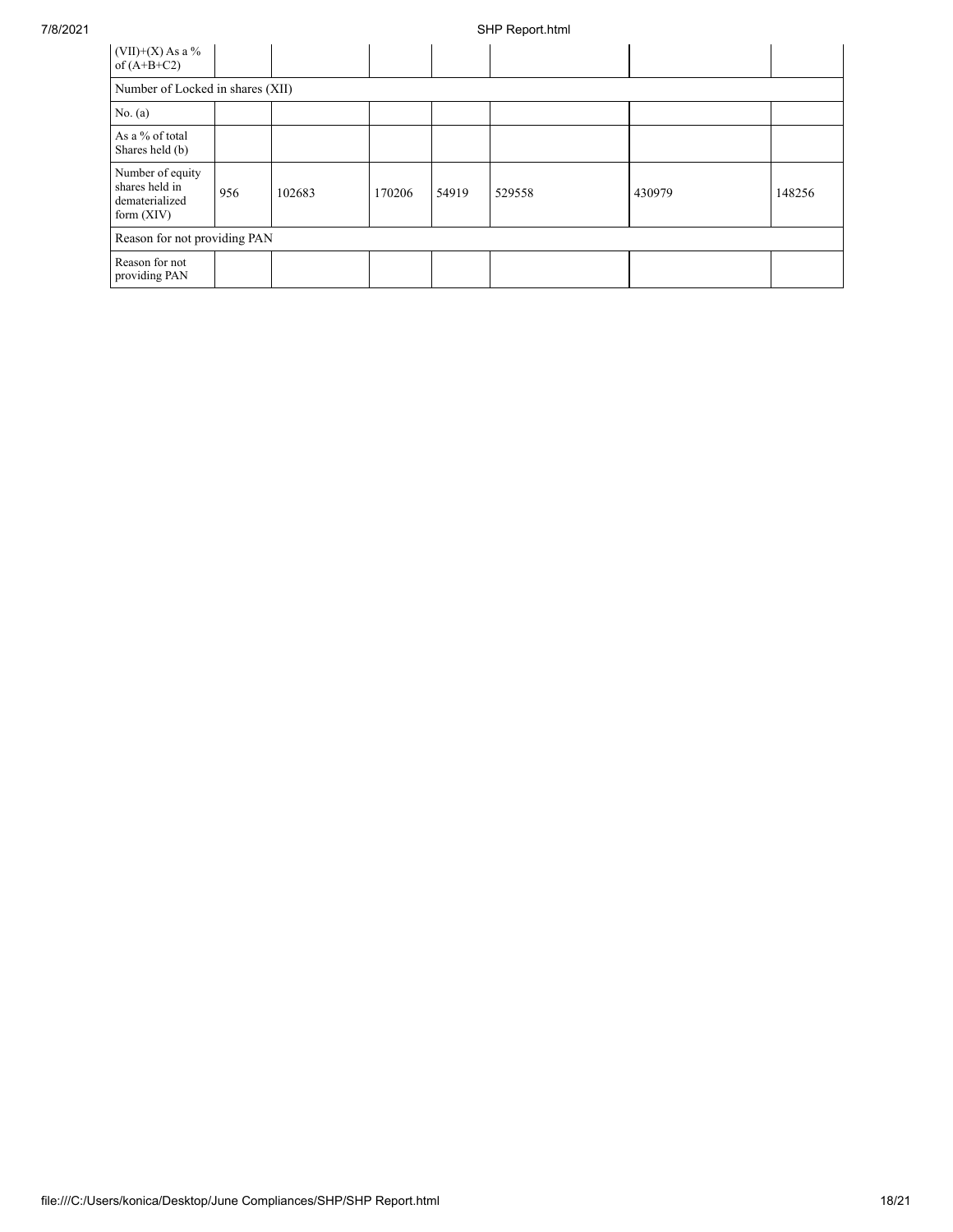| Searial No.                                                                                                                                                                                                              | 8                                                             |                                        |                            |                          |
|--------------------------------------------------------------------------------------------------------------------------------------------------------------------------------------------------------------------------|---------------------------------------------------------------|----------------------------------------|----------------------------|--------------------------|
|                                                                                                                                                                                                                          |                                                               | 9                                      | 10                         |                          |
| Category                                                                                                                                                                                                                 | Others                                                        | <b>Bodies Corporate</b>                | <b>Bodies</b><br>Corporate |                          |
| Category / More<br>than 1 percentage                                                                                                                                                                                     | Category                                                      | More than 1 percentage of shareholding | Category                   |                          |
| Name of the<br>Shareholders (I)                                                                                                                                                                                          | NON RESIDENT INDIAN NON<br><b>REPATRIABLE</b>                 | ASCENT INVESTMENT HOLDINGS<br>PTE LTD  |                            | Click here to go<br>back |
| PAN (II)                                                                                                                                                                                                                 |                                                               | AAOCA1951D                             |                            | Total                    |
| No. of the<br>Shareholders (I)                                                                                                                                                                                           | 598                                                           | $\mathbf{1}$                           | 314                        | 2443                     |
| No. of fully paid<br>up equity shares<br>held (IV)                                                                                                                                                                       | 36743                                                         | 3288820                                | 276243                     | 790006                   |
| No. Of Partly paid-<br>up equity shares<br>held(V)                                                                                                                                                                       |                                                               |                                        |                            |                          |
| No. Of shares<br>underlying<br>Depository<br>Receipts (VI)                                                                                                                                                               |                                                               |                                        |                            |                          |
| Total nos. shares<br>held $(VII) = (IV) +$<br>$(V)$ + $(VI)$                                                                                                                                                             | 36743                                                         | 3288820                                | 276243                     | 790006                   |
| Shareholding as a<br>% of total no. of<br>shares (calculated<br>as per SCRR,<br>1957) (VIII) As a<br>% of $(A+B+C2)$                                                                                                     | 0.11                                                          | 9.76                                   | 0.82                       | 2.34                     |
|                                                                                                                                                                                                                          | Number of Voting Rights held in each class of securities (IX) |                                        |                            |                          |
| Class eg: X                                                                                                                                                                                                              | 36743                                                         | 3288820                                | 276243                     | 790006                   |
| Class eg:y                                                                                                                                                                                                               |                                                               |                                        |                            |                          |
| Total                                                                                                                                                                                                                    | 36743                                                         | 3288820                                | 276243                     | 790006                   |
| Total as a % of<br><b>Total Voting rights</b>                                                                                                                                                                            | 0.11                                                          | 9.76                                   | 0.82                       | 2.34                     |
| No. Of Shares<br>Underlying<br>Outstanding<br>convertible<br>securities $(X)$                                                                                                                                            |                                                               |                                        |                            |                          |
| No. of Shares<br>Underlying<br>Outstanding<br>Warrants (Xi)                                                                                                                                                              |                                                               |                                        |                            |                          |
| No. Of Shares<br>Underlying<br>Outstanding<br>convertible<br>securities and No.<br>Of Warrants (Xi)<br>(a)                                                                                                               |                                                               |                                        |                            |                          |
| Shareholding, as a<br>% assuming full<br>conversion of<br>convertible<br>securities (as a<br>percentage of<br>diluted share<br>capital) (XI)=<br>$(VII)+(X)$ As a %<br>of $(A+B+C2)$<br>Number of Locked in shares (XII) | 0.11                                                          | 9.76                                   | 0.82                       | 2.34                     |

٦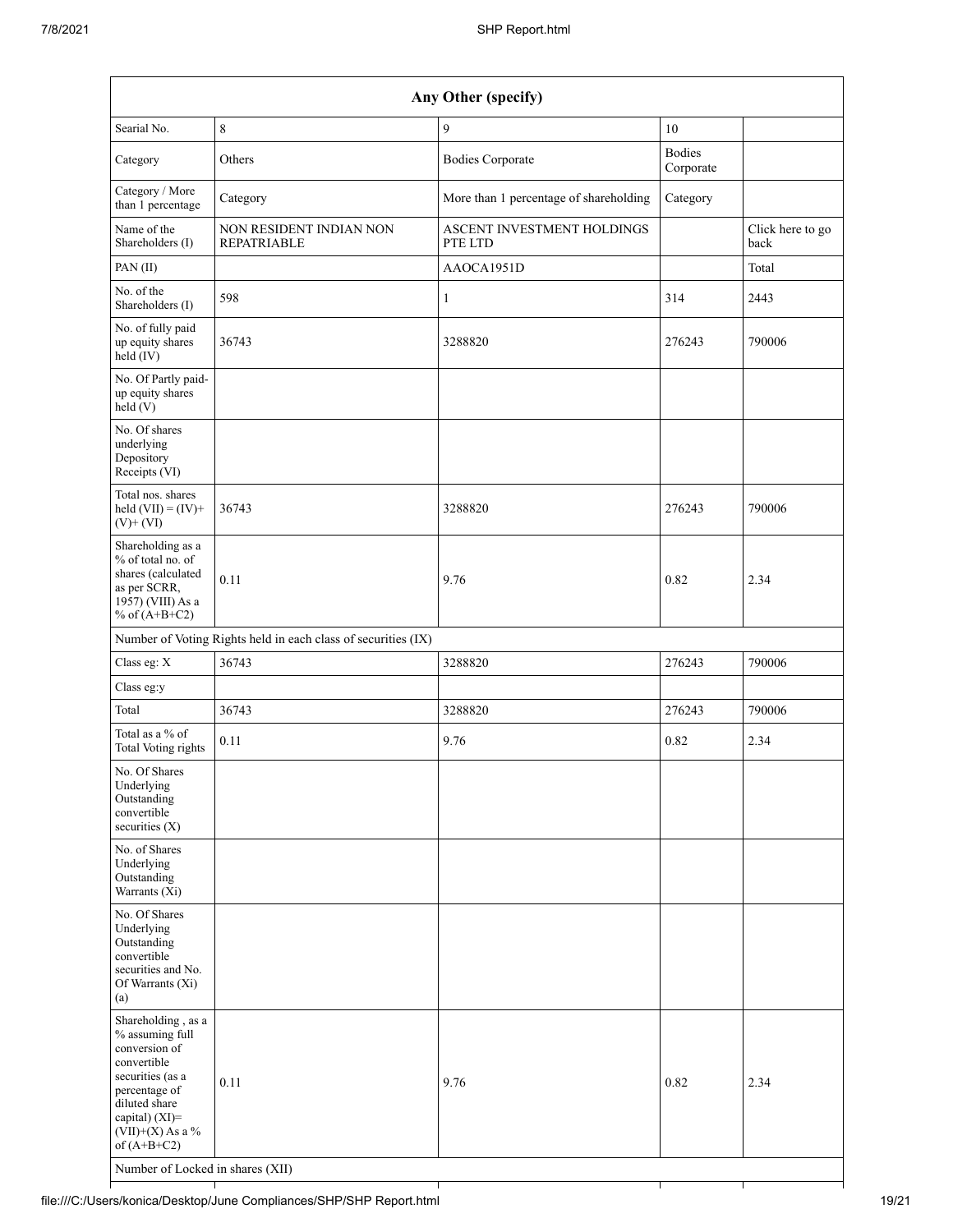| No. (a)                                                              |       |         |        |        |
|----------------------------------------------------------------------|-------|---------|--------|--------|
| As a % of total<br>Shares held (b)                                   |       |         |        |        |
| Number of equity<br>shares held in<br>dematerialized<br>form $(XIV)$ | 36743 | 3288820 | 276243 | 790006 |
| Reason for not providing PAN                                         |       |         |        |        |
| Reason for not<br>providing PAN                                      |       |         |        |        |